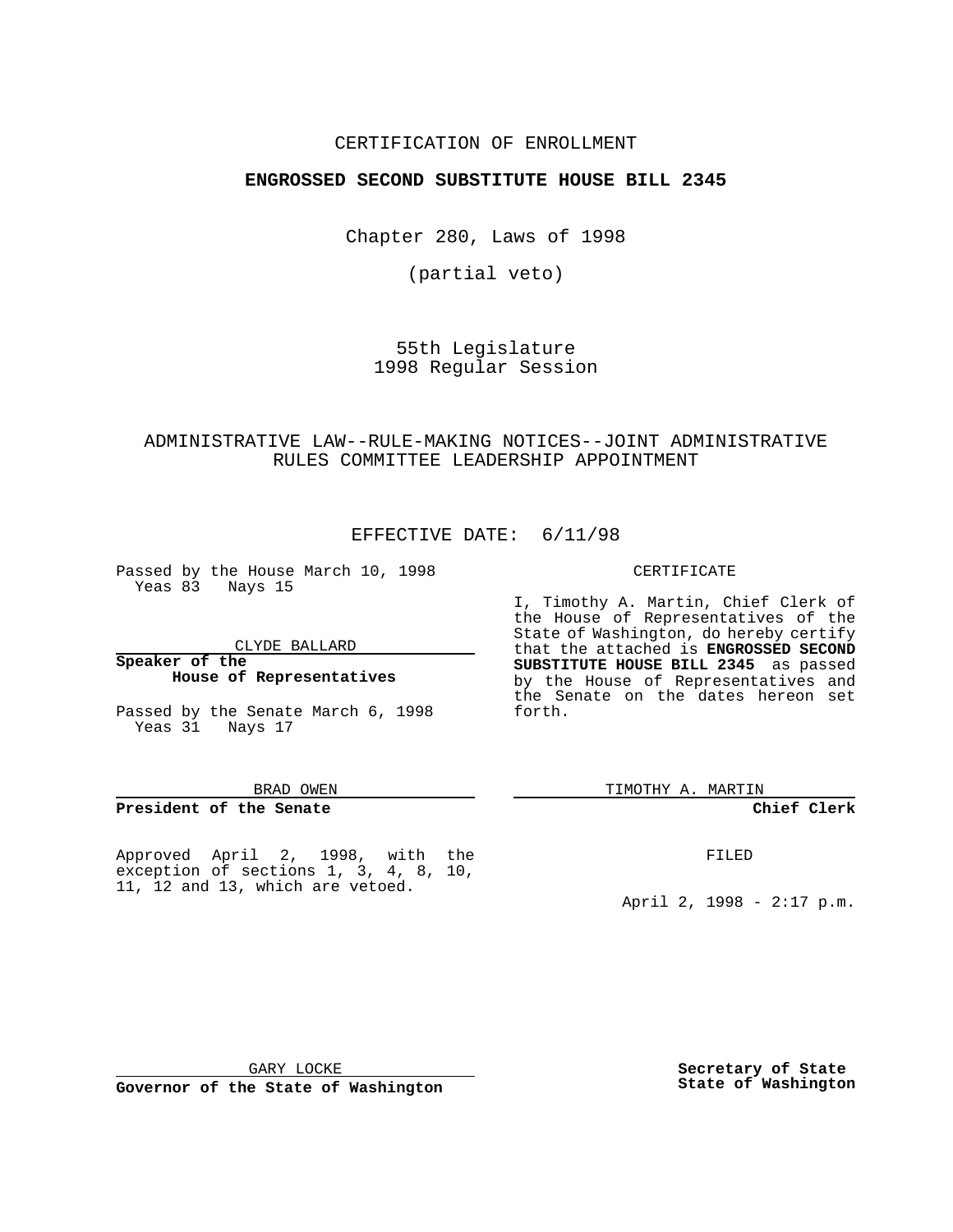# **ENGROSSED SECOND SUBSTITUTE HOUSE BILL 2345** \_\_\_\_\_\_\_\_\_\_\_\_\_\_\_\_\_\_\_\_\_\_\_\_\_\_\_\_\_\_\_\_\_\_\_\_\_\_\_\_\_\_\_\_\_\_\_

\_\_\_\_\_\_\_\_\_\_\_\_\_\_\_\_\_\_\_\_\_\_\_\_\_\_\_\_\_\_\_\_\_\_\_\_\_\_\_\_\_\_\_\_\_\_\_

# AS AMENDED BY THE SENATE

Passed Legislature - 1998 Regular Session

**State of Washington 55th Legislature 1998 Regular Session By** House Committee on Appropriations (originally sponsored by Representative Reams)

Read first time 02/07/98. Referred to Committee on .

 AN ACT Relating to administrative law; amending RCW 34.05.230, 34.05.328, 34.05.330, 34.05.354, 34.05.370, 34.05.610, 34.12.040, and 48.04.010; adding new sections to chapter 34.05 RCW; adding a new section to chapter 43.132 RCW; creating a new section; and providing an expiration date.

6 BE IT ENACTED BY THE LEGISLATURE OF THE STATE OF WASHINGTON:

7 \*Sec. 1. RCW 34.05.230 and <sup>1997</sup> <sup>c</sup> <sup>409</sup> <sup>s</sup> <sup>202</sup> are each amended to 8 read as follows:

9 (1) ((An agency may file notice for the expedited adoption of rules 10 in accordance with the procedures set forth in this section for rules 11 meeting any one of the following criteria:

12 (a) The proposed rules relate only to internal governmental 13 operations that are not subject to violation by a person;

14 (b) The proposed rules adopt or incorporate by reference without 15 material change federal statutes or regulations, Washington state 16 statutes, rules of other Washington state agencies, shoreline master 17 programs other than those programs governing shorelines of state-wide 18 significance, or, as referenced by Washington state law, national 19 consensus codes that generally establish industry standards, if the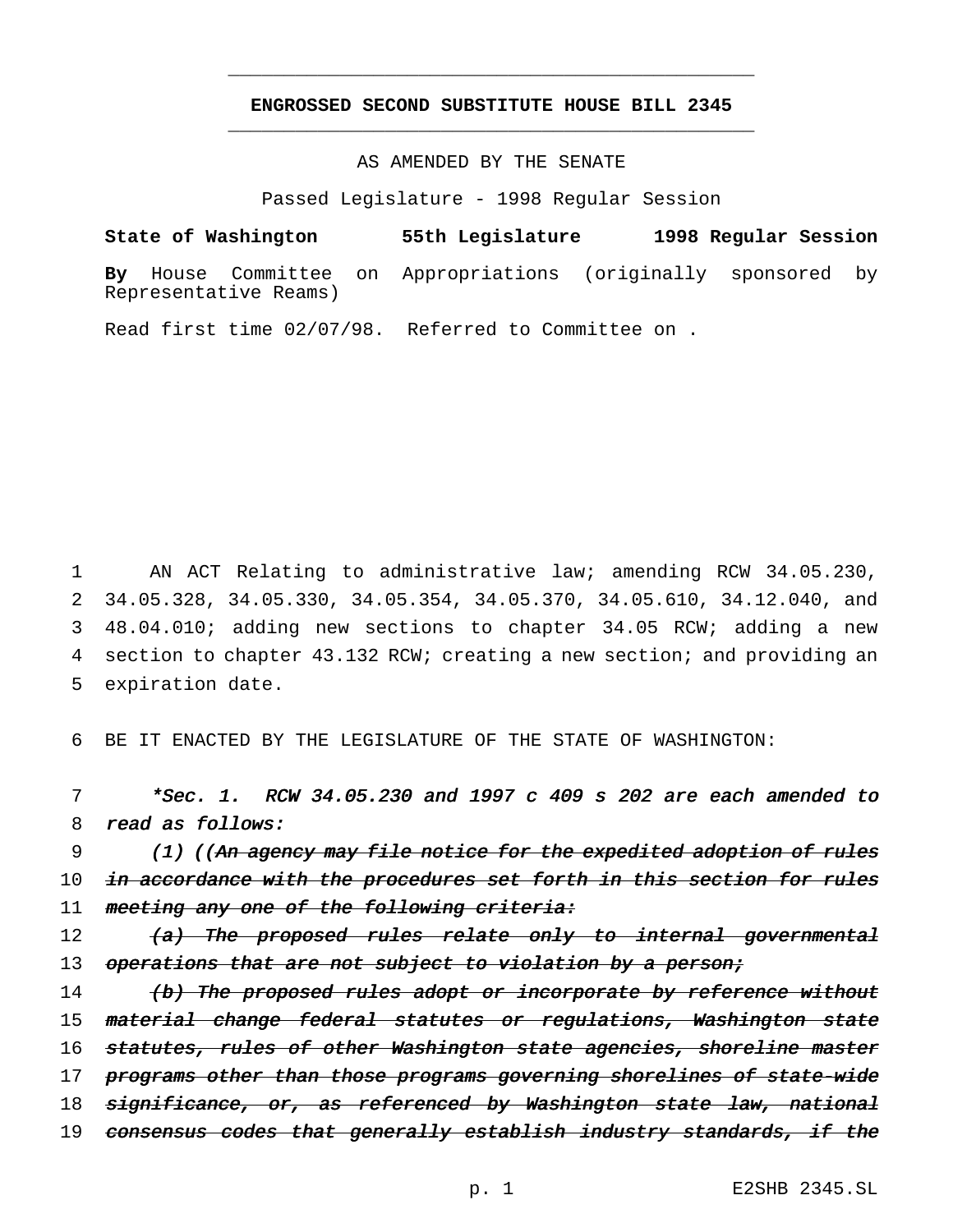1 material adopted or incorporated regulates the same subject matter and 2 conduct as the adopting or incorporating rule;

3 (c) The proposed rules only correct typographical errors, make 4 address or name changes, or clarify language of a rule without changing 5 its effect;

6 (d) The content of the proposed rules is explicitly and 7 specifically dictated by statute;

8 (e) The proposed rules have been the subject of negotiated rule 9 making, pilot rule making, or some other process that involved 10 substantial participation by interested parties before the development 11 of the proposed rule; or

12 (f) The proposed rule is being amended after a review under RCW 13 34.05.328 or section 210 of this act.

14 (2) The expedited rule-making process must follow the requirements 15 for rule making set forth in RCW 34.05.320, except that the agency is 16 not required to prepare a small business economic impact statement 17 under RCW 19.85.025, a statement indicating whether the rule 18 <del>constitutes a significant legislative rule under RCW</del> 19 34.05.328(5)(c)(iii), or a significant legislative rule analysis under 20 RCW 34.05.328. An agency is not required to prepare statements of 21 inquiry under RCW 34.05.310 or conduct a hearing for the expedited 22 adoption of rules. The notice for the expedited adoption of rules must 23 contain a statement in at least ten-point type, that is substantially 24 in the following form:

# 25 NOTICE

26 THIS RULE IS BEING PROPOSED TO BE ADOPTED USING AN 27 **EXPEDITED RULE-MAKING PROCESS THAT WILL ELIMINATE THE NEED FOR** 28 THE AGENCY TO HOLD PUBLIC HEARINGS, PREPARE A SMALL BUSINESS 29 ECONOMIC IMPACT STATEMENT, OR PROVIDE RESPONSES TO THE CRITERIA 30 FOR A SIGNIFICANT LEGISLATIVE RULE. IF YOU OBJECT TO THIS RULE 31 BEING ADOPTED USING THE EXPEDITED RULE-MAKING PROCESS, YOU MUST 32 EXPRESS YOUR OBJECTIONS IN WRITING AND THEY MUST BE SENT TO 33 (INSERT NAME AND ADDRESS) AND RECEIVED BY (INSERT DATE).

34 (3) The agency shall send a copy of the notice of the proposed 35 expedited rule making to any person who has requested notification of 36 proposals for the expedited adoption of rules or of agency rule making,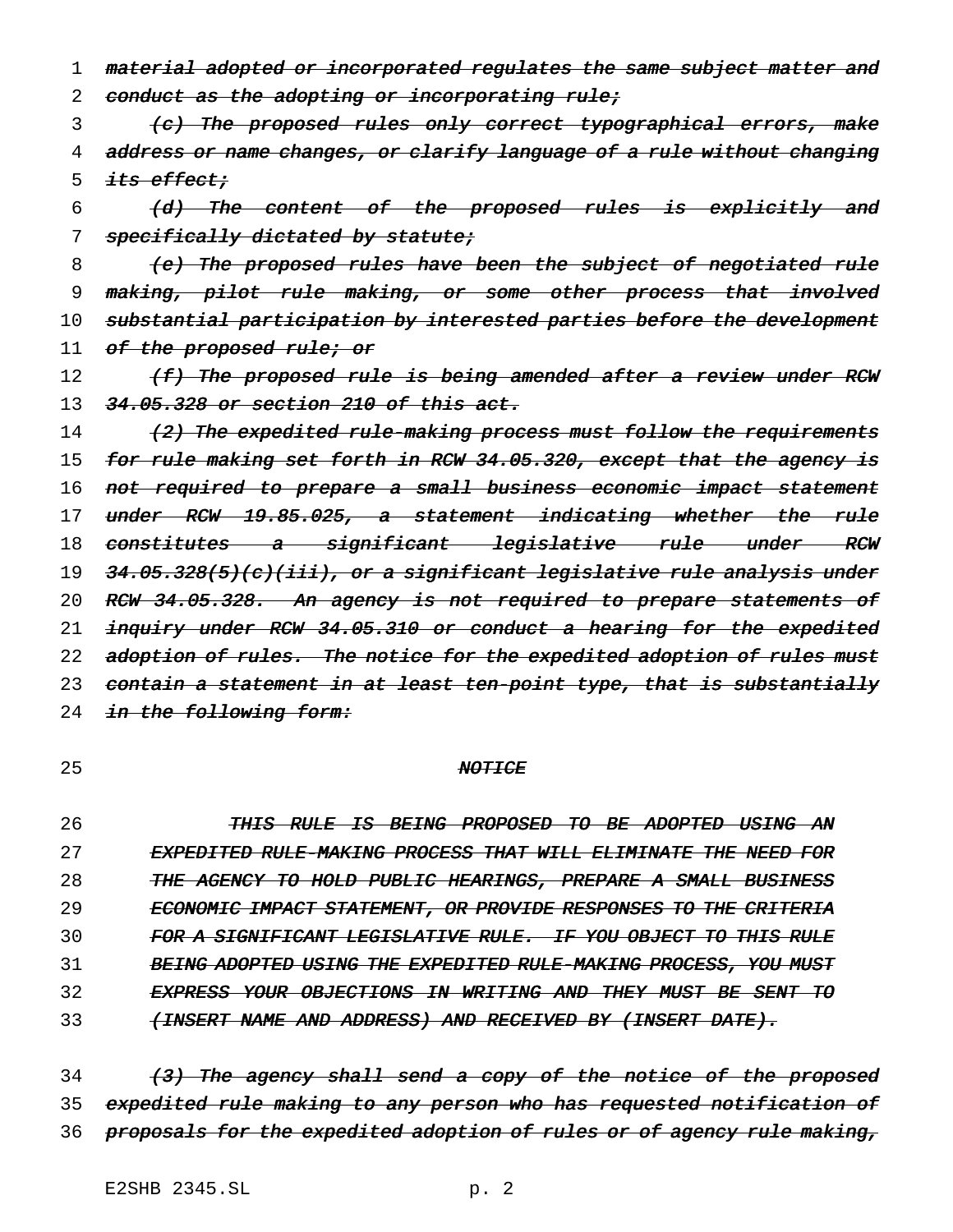1 as well as the joint administrative rules review committee, within 2 three days after its publication in the Washington State Register. An 3 agency may charge for the actual cost of providing a requesting party 4 mailed copies of these notices. The notice of the proposed expedited 5 rule making must be preceded by a statement substantially in the form 6 provided in subsection (2) of this section. The notice must also 7 include an explanation of the reasons the agency believes the expedited 8 adoption of the rule is appropriate.

9 (4) The code reviser shall publish the text of all rules proposed 10 for expedited adoption along with the notice required in this section 11 in a separate section of the Washington State Register. Once the text 12 of the proposed rules has been published in the Washington State 13 Register, the only changes that an agency may make in the text of these 14 proposed rules before their final adoption are to correct typographical 15 errors.

16 (5) Any person may file a written objection to the expedited 17 adoption of a rule. The objection must be filed with the agency rules 18 coordinator within forty-five days after the notice of the proposed 19 expedited rule making has been published in the Washington State 20 Register. A person who has filed a written objection to the expedited 21 adoption of a rule may withdraw the objection.

22 (6) If no written objections to the expedited adoption of a rule 23 are filed with the agency within forty-five days after the notice of 24 proposed expedited rule making is published, or if all objections that 25 have been filed are withdrawn by the persons filing the objections, the 26 agency may enter an order adopting the rule without further notice or 27 a public hearing. The order must be published in the manner required 28 by this chapter for any other agency order adopting, amending, or 29 repealing a rule.

30 (7) If a written notice of objection to the expedited adoption of 31 the rule is timely filed with the agency and is not withdrawn, the 32 notice of proposed expedited rule making published under this section 33 is considered a statement of inquiry for the purposes of RCW 34.05.310, 34 and the agency may initiate further rule adoption proceedings in 35 accordance with this chapter.

36 (8) Subsections (1) through (8) of this section expire on December 37 31, 2000.

38 an [An] agency is encouraged to advise the public of its current 39 <del>opinions, approaches, and likely courses of action by means of</del>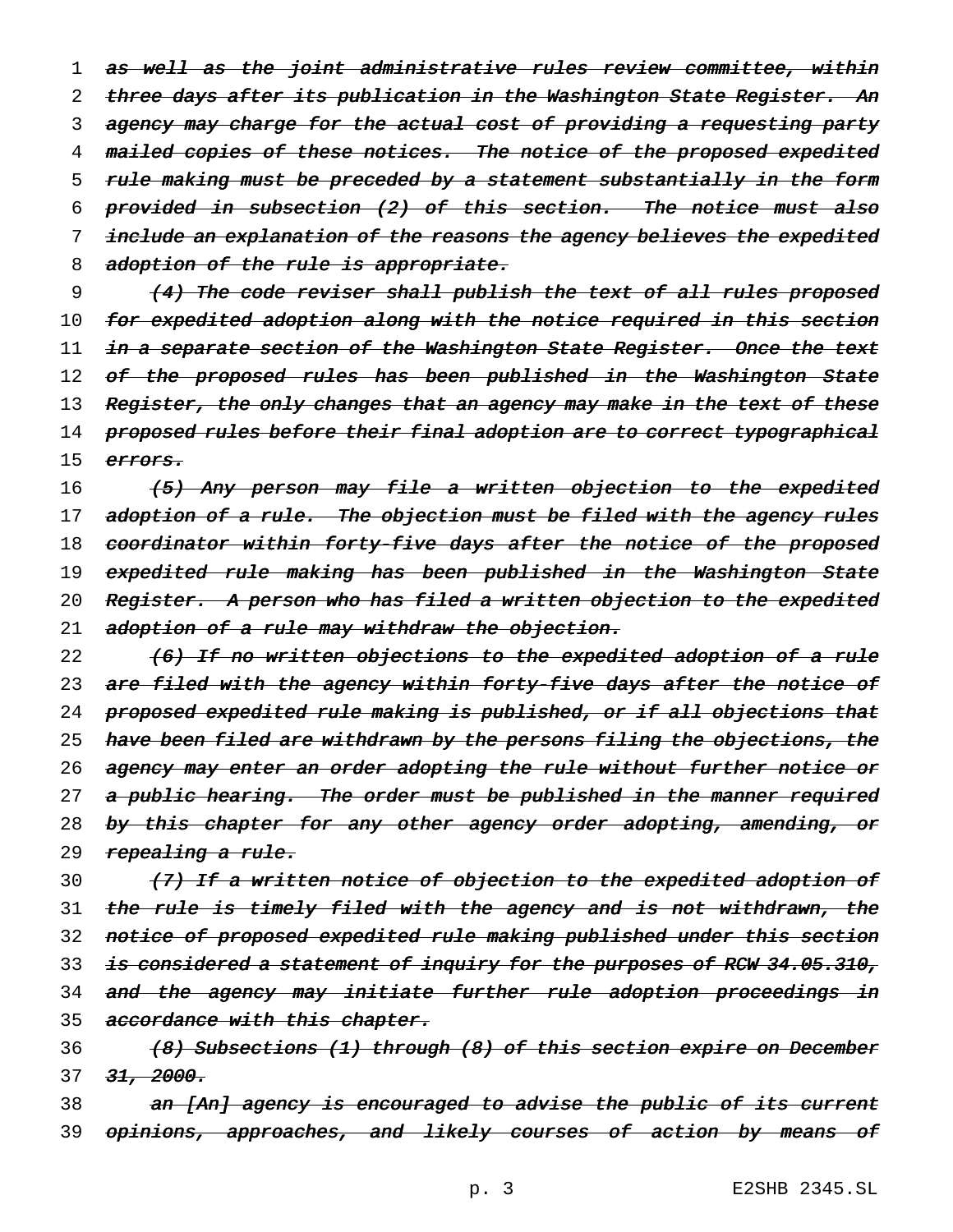1 interpretive or policy statements. Current)) Interpretive and policy 2 statements or their equivalents, regardless of title, are advisory 3 only. To better inform and involve the public, ((an)) each agency is 4 encouraged to convert long-standing interpretive and policy statements 5 into rules.

 (2) <sup>A</sup> person may petition an agency requesting the conversion of interpretive and policy statements into rules. Upon submission, the agency shall notify the joint administrative rules review committee of the petition. Within sixty days after submission of <sup>a</sup> petition, the agency shall either deny the petition in writing, stating its reasons for the denial, or initiate rule-making proceedings in accordance with 12 this chapter.

13 ( $((+11)$ ) (3) Each agency shall maintain a roster of interested 14 persons, consisting of persons who have requested in writing to be 15 notified of all interpretive and policy statements issued by that 16 agency. Each agency shall update the roster once each year and 17 eliminate persons who do not indicate <sup>a</sup> desire to continue on the 18 roster. Whenever an agency issues an interpretive or policy statement, 19 it shall send a copy of the statement to each person listed on the 20 roster. The agency may charge <sup>a</sup> nominal fee to the interested person 21 for this service.

22 (( $(12)$ )) (4) Whenever an agency issues an interpretive or policy statement, it shall submit to the code reviser for publication in the Washington State Register <sup>a</sup> statement describing the subject matter of the interpretive or policy statement, and listing the person at the agency from whom <sup>a</sup> copy of the interpretive or policy statement may be obtained.

28 (5) When a person requests a copy of a rule from an agency, the 29 agency shall identify any associated interpretive or policy statements, 30 guidelines, documents of general applicability, or their equivalents, 31 and provide copies of the statements upon request.

32 (6) Within two hundred days after an agency issues <sup>a</sup> policy or 33 interpretative statement, guideline, document of general applicability, 34 or its equivalent involving an issue, the violation of which can result 35 in a citation, civil penalty, assessment, or other sanction to a 36 business, the agency shall make a good faith effort to notify 37 businesses affected by the statement, guideline, or document and how to 38 obtain technical assistance to comply. For purposes of this section, 39 "good faith" means: (a) The agency at least notifies businesses in the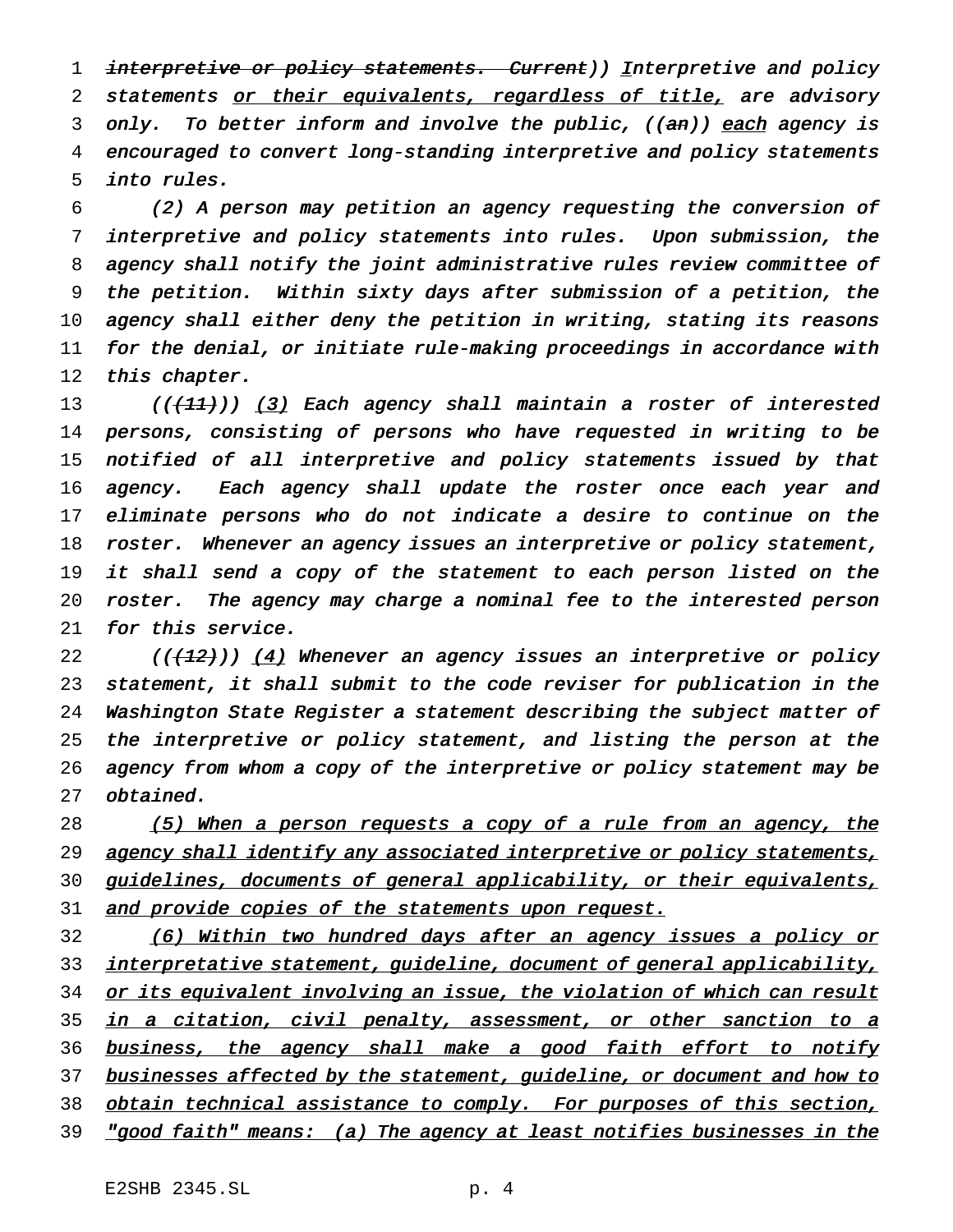1 standard industrial classifications or their successor affected by the 2 statement, guideline, or document that are registered with the 3 department of revenue; or (b) for a statement, guideline, or document 4 that applies only to persons or firms that are licensed, registered, or 5 operate under a permit, the agency notifies those persons or firms holding the license, registration, or permit. Inadvertent failure to 7 notify a specific business under this section does not invalidate a *rule.* 

**\*Sec. 1 was vetoed. See message at end of chapter.**

 NEW SECTION. **Sec. 2.** A new section is added to chapter 34.05 RCW to read as follows:

 (1) An agency may file notice for the expedited adoption of rules in accordance with the procedures set forth in this section for rules meeting any one of the following criteria:

 (a) The proposed rules relate only to internal governmental operations that are not subject to violation by a person;

 (b) The proposed rules adopt or incorporate by reference without material change federal statutes or regulations, Washington state statutes, rules of other Washington state agencies, shoreline master programs other than those programs governing shorelines of state-wide significance, or, as referenced by Washington state law, national consensus codes that generally establish industry standards, if the material adopted or incorporated regulates the same subject matter and conduct as the adopting or incorporating rule;

 (c) The proposed rules only correct typographical errors, make address or name changes, or clarify language of a rule without changing its effect;

 (d) The content of the proposed rules is explicitly and specifically dictated by statute;

 (e) The proposed rules have been the subject of negotiated rule making, pilot rule making, or some other process that involved substantial participation by interested parties before the development of the proposed rule; or

 (f) The proposed rule is being amended after a review under RCW 34.05.328.

 (2) The expedited rule-making process must follow the requirements for rule making set forth in RCW 34.05.320, except that the agency is not required to prepare a small business economic impact statement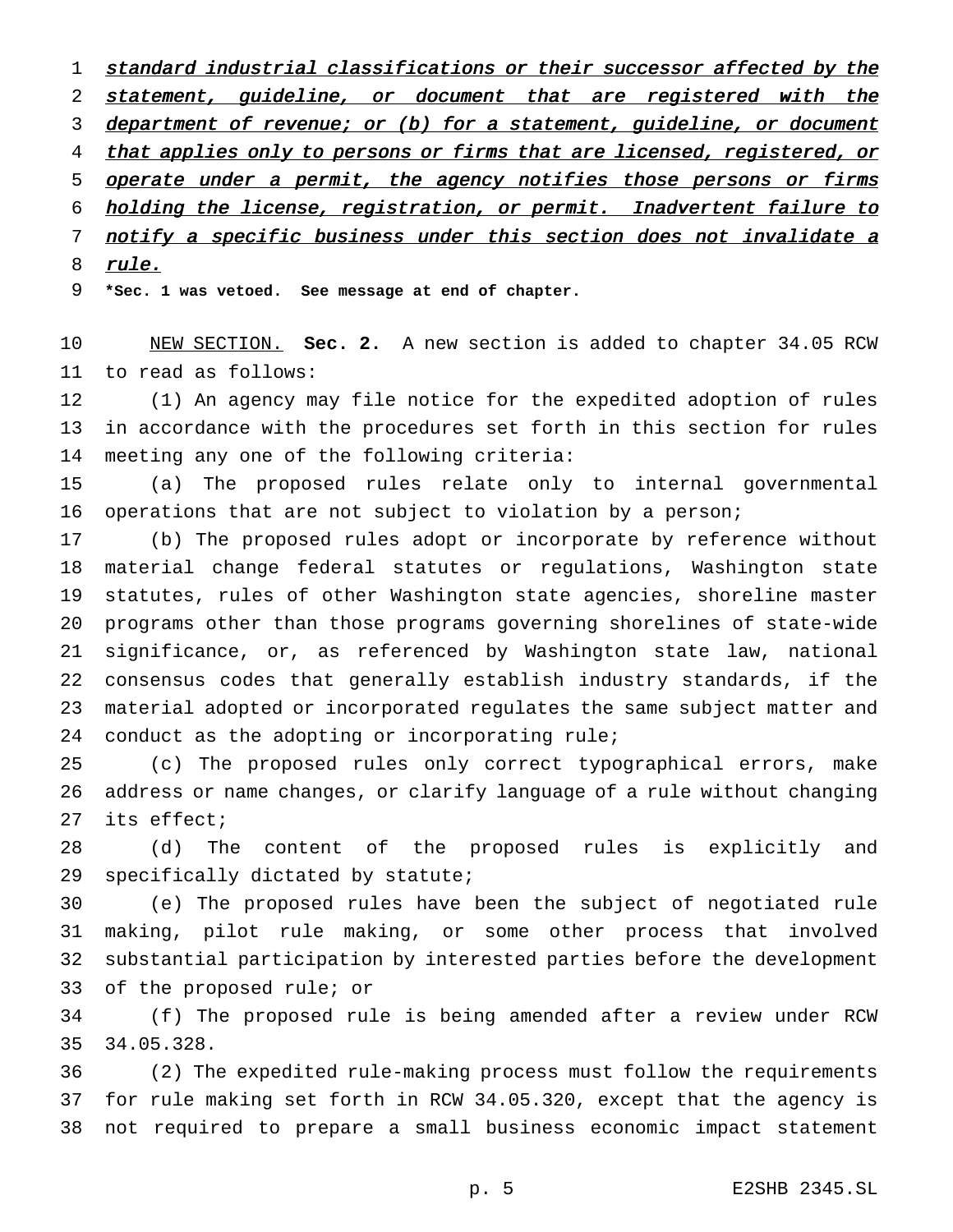under RCW 19.85.025, a statement indicating whether the rule constitutes a significant legislative rule under RCW 34.05.328(6)(c)(iii), or a significant legislative rule analysis under RCW 34.05.328. An agency is not required to prepare statements of inquiry under RCW 34.05.310 or conduct a hearing for the expedited adoption of rules. The notice for the expedited adoption of rules must contain a statement in at least ten-point type, that is substantially in the following form:

## **NOTICE**

 THIS RULE IS BEING PROPOSED TO BE ADOPTED USING AN EXPEDITED RULE-MAKING PROCESS THAT WILL ELIMINATE THE NEED FOR THE AGENCY TO HOLD PUBLIC HEARINGS, PREPARE A SMALL BUSINESS ECONOMIC IMPACT STATEMENT, OR PROVIDE RESPONSES TO THE CRITERIA FOR A SIGNIFICANT LEGISLATIVE RULE. IF YOU OBJECT TO THIS RULE BEING ADOPTED USING THE EXPEDITED RULE-MAKING PROCESS, YOU MUST EXPRESS YOUR OBJECTIONS IN WRITING AND THEY MUST BE SENT TO (INSERT NAME AND ADDRESS) AND RECEIVED BY (INSERT DATE).

 (3) The agency shall send a copy of the notice of the proposed expedited rule making to any person who has requested notification of proposals for the expedited adoption of rules or of agency rule making, as well as the joint administrative rules review committee, within three days after its publication in the Washington State Register. An agency may charge for the actual cost of providing a requesting party mailed copies of these notices. The notice of the proposed expedited rule making must be preceded by a statement substantially in the form provided in subsection (2) of this section. The notice must also include an explanation of the reasons the agency believes the expedited adoption of the rule is appropriate.

 (4) The code reviser shall publish the text of all rules proposed for expedited adoption along with the notice required in this section in a separate section of the Washington State Register. Once the text of the proposed rules has been published in the Washington State Register, the only changes that an agency may make in the text of these proposed rules before their final adoption are to correct typographical errors.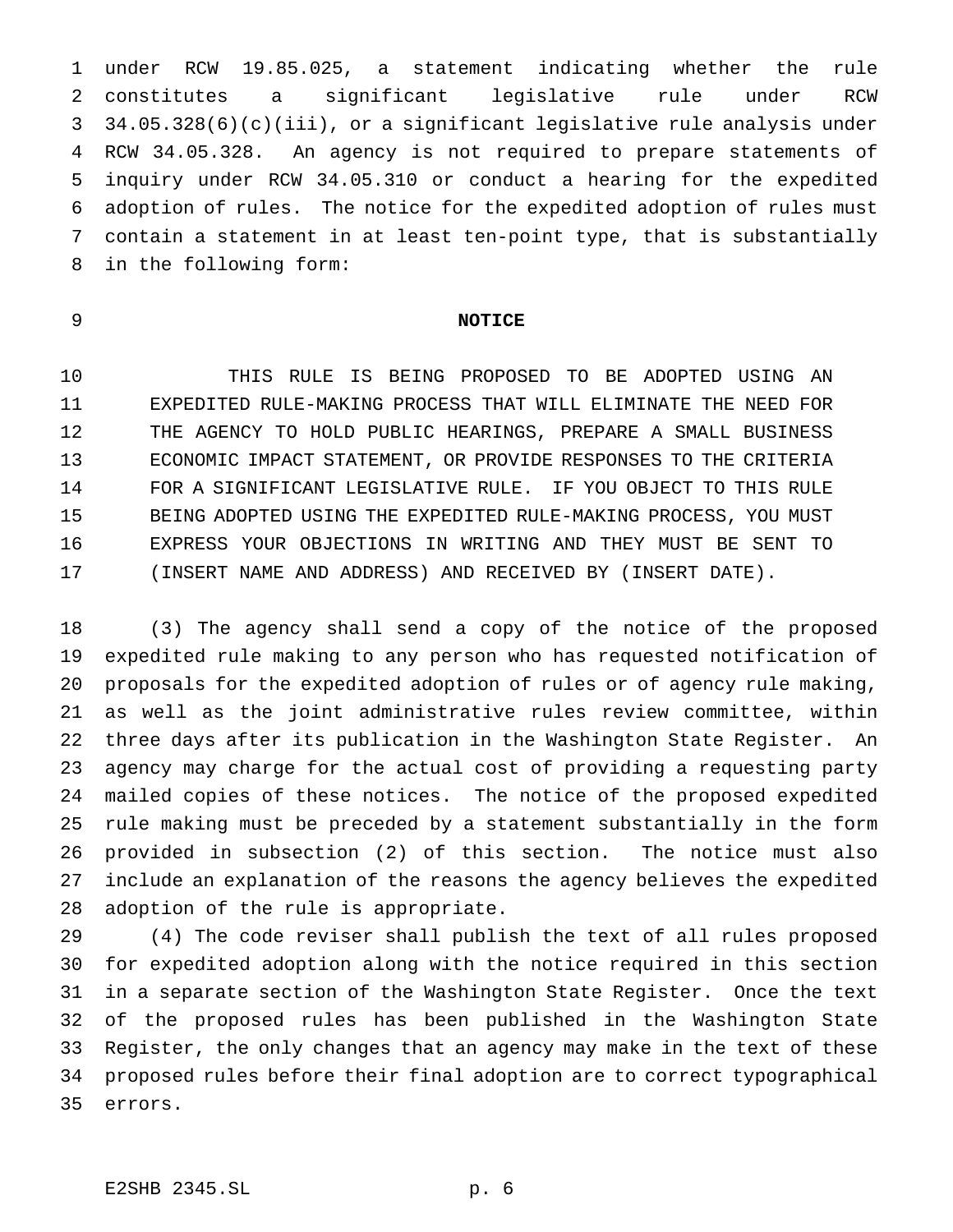(5) Any person may file a written objection to the expedited adoption of a rule. The objection must be filed with the agency rules coordinator within forty-five days after the notice of the proposed expedited rule making has been published in the Washington State Register. A person who has filed a written objection to the expedited adoption of a rule may withdraw the objection.

 (6) If no written objections to the expedited adoption of a rule are filed with the agency within forty-five days after the notice of proposed expedited rule making is published, or if all objections that have been filed are withdrawn by the persons filing the objections, the agency may enter an order adopting the rule without further notice or a public hearing. The order must be published in the manner required by this chapter for any other agency order adopting, amending, or repealing a rule.

 (7) If a written notice of objection to the expedited adoption of the rule is timely filed with the agency and is not withdrawn, the notice of proposed expedited rule making published under this section is considered a statement of inquiry for the purposes of RCW 34.05.310, and the agency may initiate further rule adoption proceedings in accordance with this chapter.

(8) This section expires December 31, 2000.

 \*Sec. 3. RCW 34.05.328 and <sup>1997</sup> <sup>c</sup> <sup>430</sup> <sup>s</sup> <sup>1</sup> are each amended to read as follows:

24 (1) Before adopting a rule described in subsection  $((+5)$ ) (6) of this section, an agency shall:

 (a) Clearly state in detail the general goals and specific 27 objectives of the statute that the rule implements;

 (b) Determine that the rule is needed to achieve the general goals and specific objectives stated under (a) of this subsection, and analyze alternatives to rule making and the consequences of not adopting the rule;

 (c) Determine that the probable benefits of the rule are greater than its probable costs, taking into account both the qualitative and quantitative benefits and costs and the specific directives of the 35 statute being implemented;

 (d) Determine, after considering alternative versions of the rule and the analysis required under (b) and (c) of this subsection, that the rule being adopted is the least burdensome alternative for those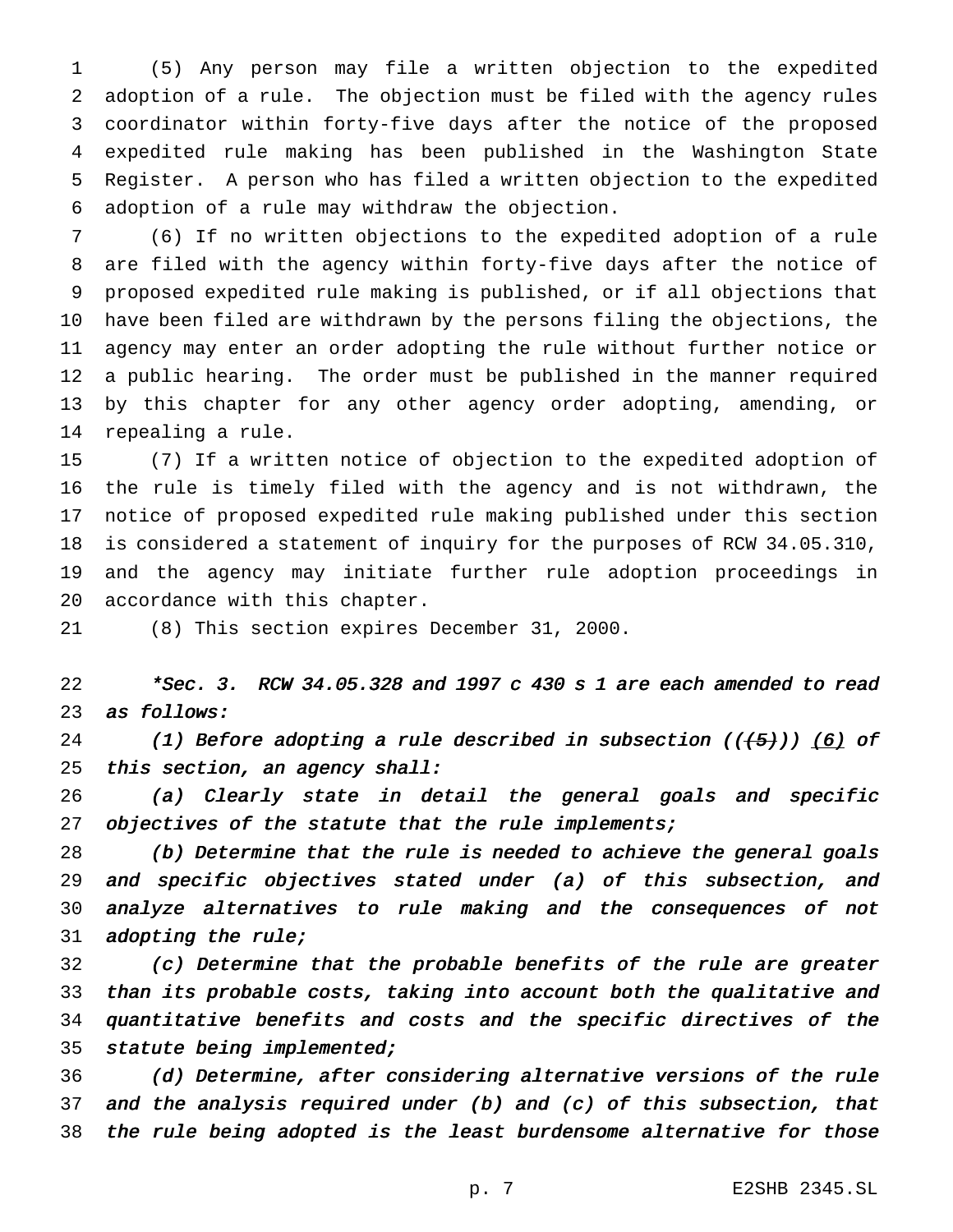required to comply with it that will achieve the general goals and specific objectives stated under (a) of this subsection;

 (e) Determine that the rule does not require those to whom it applies to take an action that violates requirements of another federal or state law;

 (f) Determine that the rule does not impose more stringent performance requirements on private entities than on public entities 8 unless required to do so by federal or state law;

 (g) Determine if the rule differs from any federal regulation or statute applicable to the same activity or subject matter and, if so, determine that the difference is justified by the following:

12 (i) A state statute that explicitly allows the agency to differ 13 from federal standards; or

 (ii) Substantial evidence that the difference is necessary to achieve the general goals and specific objectives stated under (a) of 16 this subsection; and

 (h) Coordinate the rule, to the maximum extent practicable, with other federal, state, and local laws applicable to the same activity or 19 subject matter.

 (2) In making its determinations pursuant to subsection (1)(b) through (g) of this section, the agency shall place in the rule-making file documentation of sufficient quantity and quality so as to persuade <sup>a</sup> reasonable person that the determinations are justified.

24 (3) Before adopting rules described in subsection  $((+5))$  (6) of this section, an agency shall place in the rule-making file <sup>a</sup> rule implementation plan for rules filed under each adopting order. The 27 plan shall describe how the agency ( $(i$ ntends to)) will:

 (a) Implement and enforce the rule, including <sup>a</sup> description of the 29 resources the agency intends to use;

(b) Inform and educate affected persons about the rule;

(c) Promote and assist voluntary compliance; ((and))

 (d) Evaluate whether the rule achieves the purpose for which it was adopted, including, to the maximum extent practicable, the use of interim milestones to assess progress and the use of objectively 35 measurable outcomes; and

36 (e) Provide appropriate training to agency personnel.

37 (4) At least twenty days before the effective date of a rule 38 described in subsection (6) of this section, the agency is encouraged 39 to convene a meeting of interested persons affected by the rule to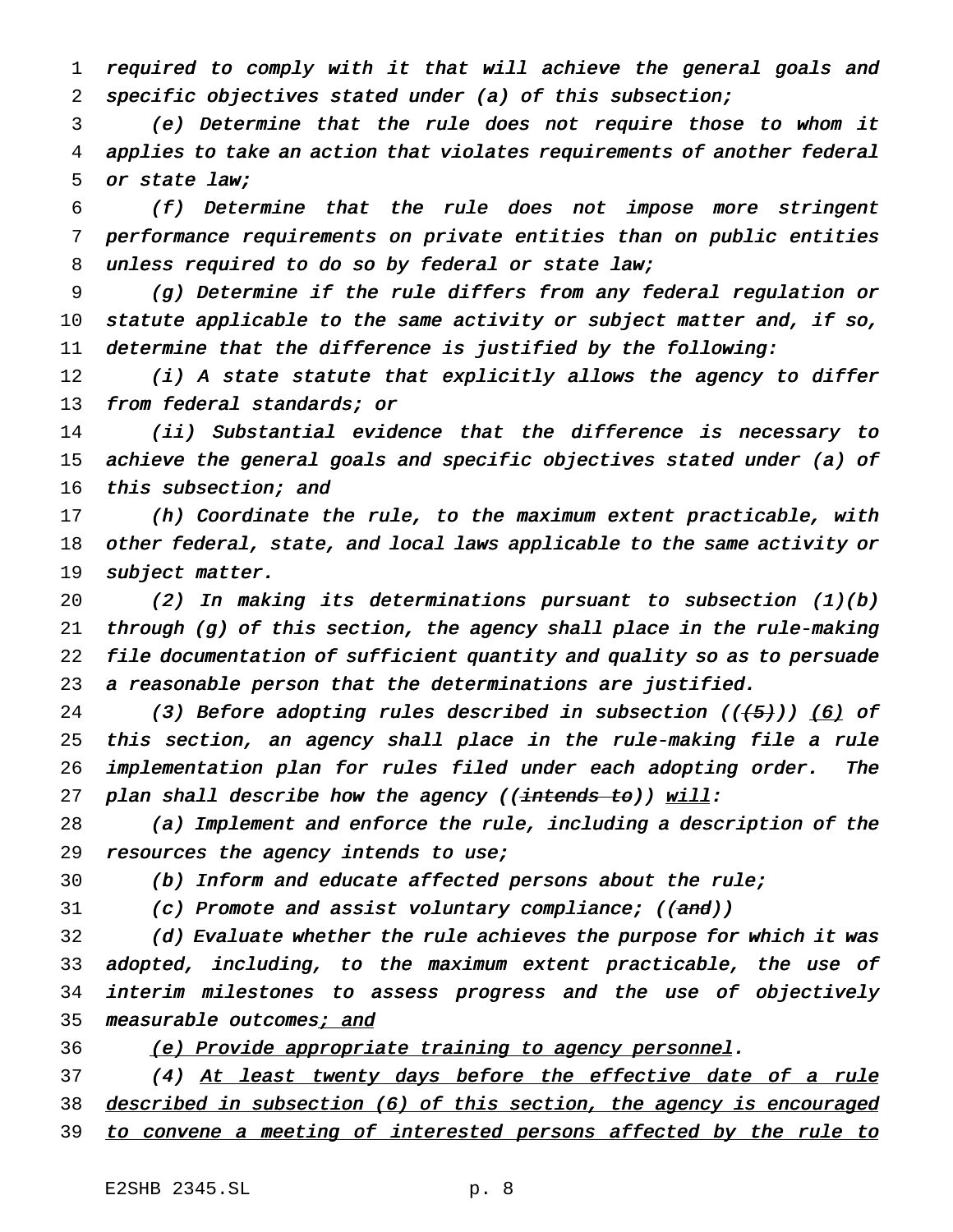1 identify ambiguities and problem areas in the rule and determine how to 2 resolve the ambiguities and problem areas. If the agency convenes such 3 a meeting, the agency shall include the meeting in the plan described

under subsection (3) of this section.

5 (5) After adopting a rule described in subsection  $((+5))$  (6) of this section regulating the same activity or subject matter as another provision of federal or state law, an agency shall do all of the following:

9 (a) Provide to the ((business assistance center)) department of 10 community, trade, and economic development a list citing by reference the other federal and state laws that regulate the same activity or 12 subject matter;

 (b) Coordinate implementation and enforcement of the rule with the 14 other federal and state entities regulating the same activity or subject matter by making every effort to do one or more of the following:

17 (i) Deferring to the other entity;

18 (ii) Designating a lead agency; or

 (iii) Entering into an agreement with the other entities specifying how the agency and entities will coordinate implementation and enforcement.

22 If the agency is unable to comply with this subsection  $((+4))$ 23 ()(b), the agency shall report to the legislature pursuant to (c) of this subsection;

(c) Report to the joint administrative rules review committee:

 (i) The existence of any overlap or duplication of other federal or state laws, any differences from federal law, and any known overlap, 28 duplication, or conflict with local laws; and

 (ii) Make recommendations for any legislation that may be necessary to eliminate or mitigate any adverse effects of such overlap, duplication, or difference.

32 (( $(+5)$ )) (6)(a) Except as provided in (b) of this subsection, this section applies to:

 (i) Significant legislative rules of the departments of ecology, labor and industries, health, revenue, social and health services, and natural resources, the employment security department, the forest practices board, the office of the insurance commissioner, and to the legislative rules of the department of fish and wildlife implementing 39 chapter 75.20 RCW; and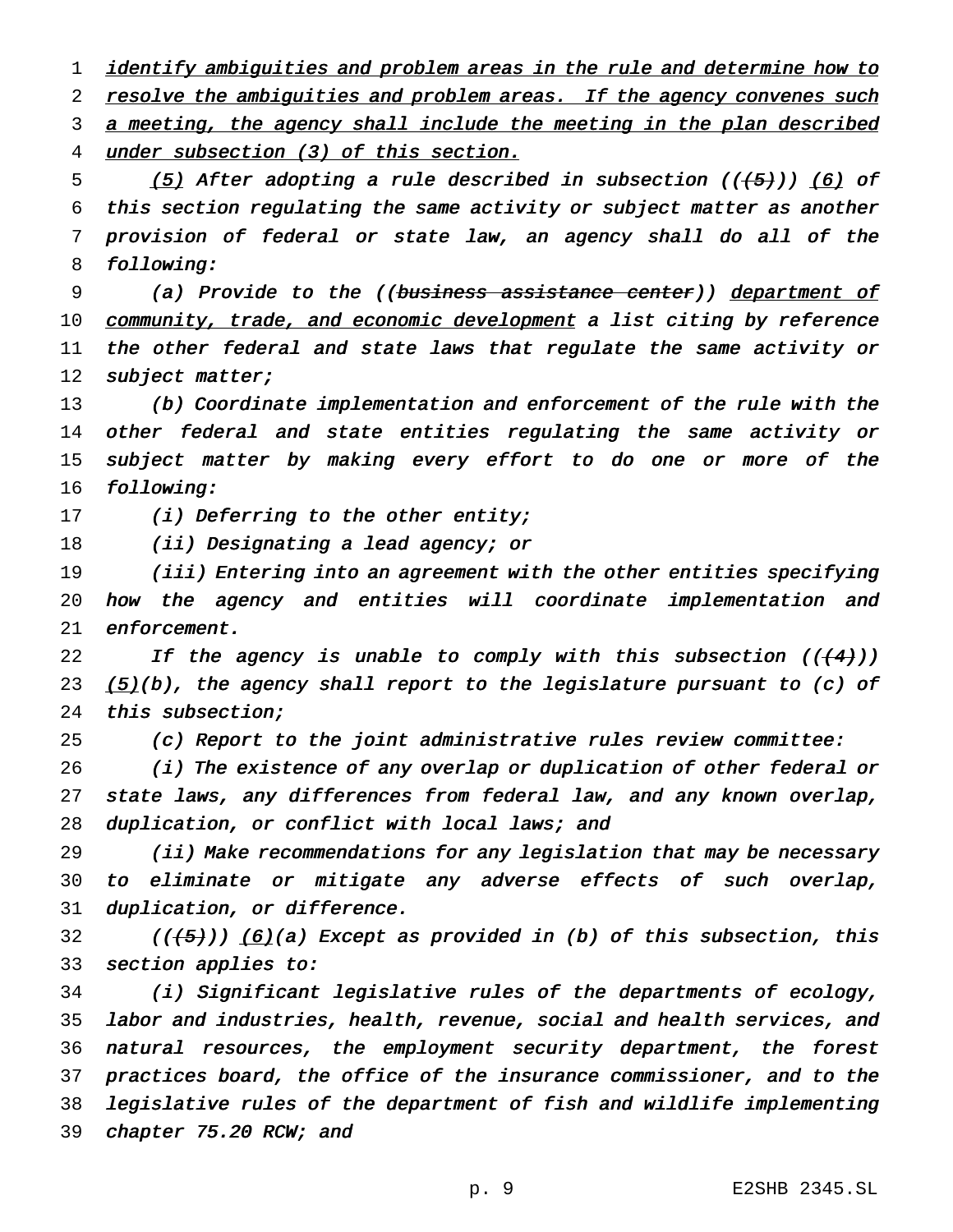(ii) Any rule of any agency, if this section is voluntarily made applicable to the rule by the agency, or is made applicable to the rule by <sup>a</sup> majority vote of the joint administrative rules review committee 4 within ((forty-five)) seventy-five days of receiving the notice of proposed rule making under RCW 34.05.320.

(b) This section does not apply to:

(i) Emergency rules adopted under RCW 34.05.350;

 (ii) Rules relating only to internal governmental operations that are not subject to violation by <sup>a</sup> nongovernment party;

 (iii) Rules adopting or incorporating by reference without material change federal statutes or regulations, Washington state statutes, rules of other Washington state agencies, shoreline master programs 13 other than those programs governing shorelines of state-wide significance, or, as referenced by Washington state law, national consensus codes that generally establish industry standards, if the material adopted or incorporated regulates the same subject matter and 17 conduct as the adopting or incorporating rule;

 (iv) Rules that only correct typographical errors, make address or name changes, or clarify language of <sup>a</sup> rule without changing its 20 effect;

 (v) Rules the content of which is explicitly and specifically 22 dictated by statute;

 (vi) Rules that set or adjust fees or rates pursuant to legislative standards; or

 (vii) Rules of the department of social and health services relating only to client medical or financial eligibility and rules concerning liability for care of dependents.

(c) For purposes of this subsection:

 (i) <sup>A</sup> "procedural rule" is <sup>a</sup> rule that adopts, amends, or repeals (A) any procedure, practice, or requirement relating to any agency hearings; (B) any filing or related process requirement for making application to an agency for <sup>a</sup> license or permit; or (C) any policy statement pertaining to the consistent internal operations of an 34 agency.

 (ii) An "interpretive rule" is <sup>a</sup> rule, the violation of which does not subject <sup>a</sup> person to <sup>a</sup> penalty or sanction, that sets forth the agency <sup>s</sup> interpretation of statutory provisions it administers.

 (iii) <sup>A</sup> "significant legislative rule" is <sup>a</sup> rule other than <sup>a</sup> procedural or interpretive rule that (A) adopts substantive provisions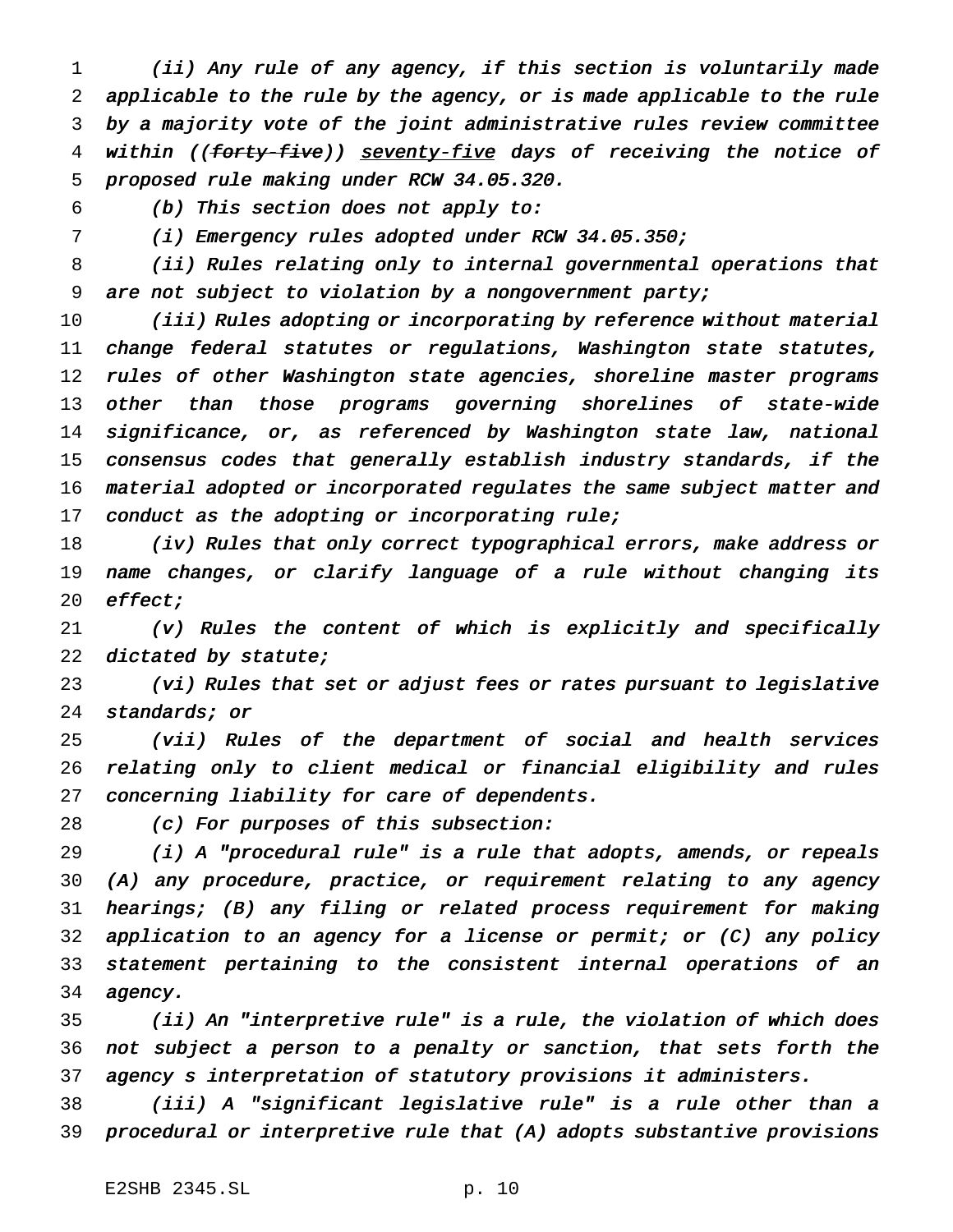of law pursuant to delegated legislative authority, the violation of which subjects <sup>a</sup> violator of such rule to <sup>a</sup> penalty or sanction; (B) establishes, alters, or revokes any qualification or standard for the issuance, suspension, or revocation of <sup>a</sup> license or permit; or (C) adopts <sup>a</sup> new, or makes significant amendments to, <sup>a</sup> policy or regulatory program.

 (d) In the notice of proposed rule making under RCW 34.05.320, an agency shall state whether this section applies to the proposed rule pursuant to (a)(i) of this subsection, or if the agency will apply this 10 section voluntarily.

11 (( $(6)$ )) (7) By January 31, 1996, and by January 31st of each even- numbered year thereafter, the office of financial management, after consulting with state agencies, counties, and cities, and business, labor, and environmental organizations, shall report to the governor 15 and the legislature regarding the effects of this section on the regulatory system in this state. The report shall document:

 (a) The rules proposed to which this section applied and to the extent possible, how compliance with this section affected the 19 substance of the rule, if any, that the agency ultimately adopted;

 (b) The costs incurred by state agencies in complying with this section;

 (c) Any legal action maintained based upon the alleged failure of 23 any agency to comply with this section, the costs to the state of such action, and the result;

 (d) The extent to which this section has adversely affected the 26 capacity of agencies to fulfill their legislatively prescribed mission; (e) The extent to which this section has improved the acceptability 28 of state rules to those regulated; and

 (f) Any other information considered by the office of financial management to be useful in evaluating the effect of this section. **\*Sec. 3 was vetoed. See message at end of chapter.**

32 \*NEW SECTION. Sec. 4. A new section is added to chapter 34.05 RCW to read as follows:

 Within two hundred days after the effective date of <sup>a</sup> rule that imposes additional requirements on businesses the violation of which subjects <sup>a</sup> person to <sup>a</sup> penalty, assessment, or administrative sanction, an agency shall make <sup>a</sup> good faith effort to notify businesses affected by the rule of the requirements of the rule and how to obtain technical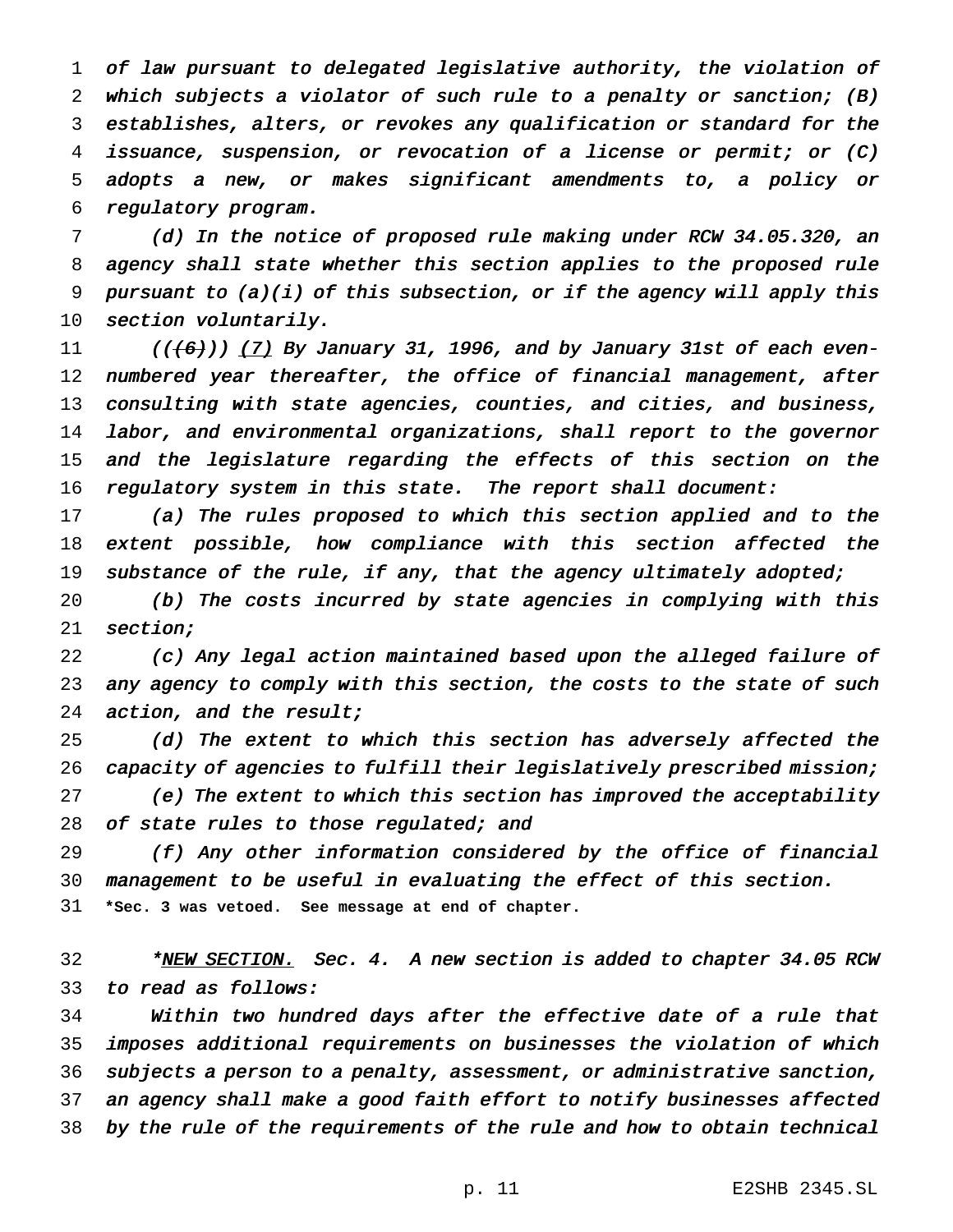assistance to comply. For purposes of this section, "good faith" means: (1) The agency at least notifies businesses in the standard industrial classifications or their successor identified in the rule- making file as businesses affected by the rule that are registered with the department of revenue; or (2) for rules imposing additional requirements only on persons or firms licensed, registered, or operating under <sup>a</sup> permit, the agency notifies those persons or firms holding the license, registration, or permit. Inadvertent failure to notify <sup>a</sup> specific business under this section does not invalidate <sup>a</sup> rule.

**\*Sec. 4 was vetoed. See message at end of chapter.**

 **Sec. 5.** RCW 34.05.330 and 1996 c 318 s 1 are each amended to read as follows:

 (1) Any person may petition an agency requesting the adoption, amendment, or repeal of any rule. The office of financial management shall prescribe by rule the format for such petitions and the procedure for their submission, consideration, and disposition and provide a standard form that may be used to petition any agency. Within sixty days after submission of a petition, the agency shall either (a) deny the petition in writing, stating (i) its reasons for the denial, specifically addressing the concerns raised by the petitioner, and, where appropriate, (ii) the alternative means by which it will address the concerns raised by the petitioner, or (b) initiate rule-making 24 proceedings in accordance with ((this chapter)) RCW 34.05.320.

 (2) If an agency denies a petition to repeal or amend a rule submitted under subsection (1) of this section, and the petition alleges that the rule is not within the intent of the legislature or was not adopted in accordance with all applicable provisions of law, the person may petition for review of the rule by the joint administrative rules review committee under RCW 34.05.655.

 (3) If an agency denies a petition to repeal or amend a rule submitted under subsection (1) of this section, the petitioner, within thirty days of the denial, may appeal the denial to the governor. The governor shall immediately file notice of the appeal with the code reviser for publication in the Washington state register. Within forty-five days after receiving the appeal, the governor shall either (a) deny the petition in writing, stating (i) his or her reasons for the denial, specifically addressing the concerns raised by the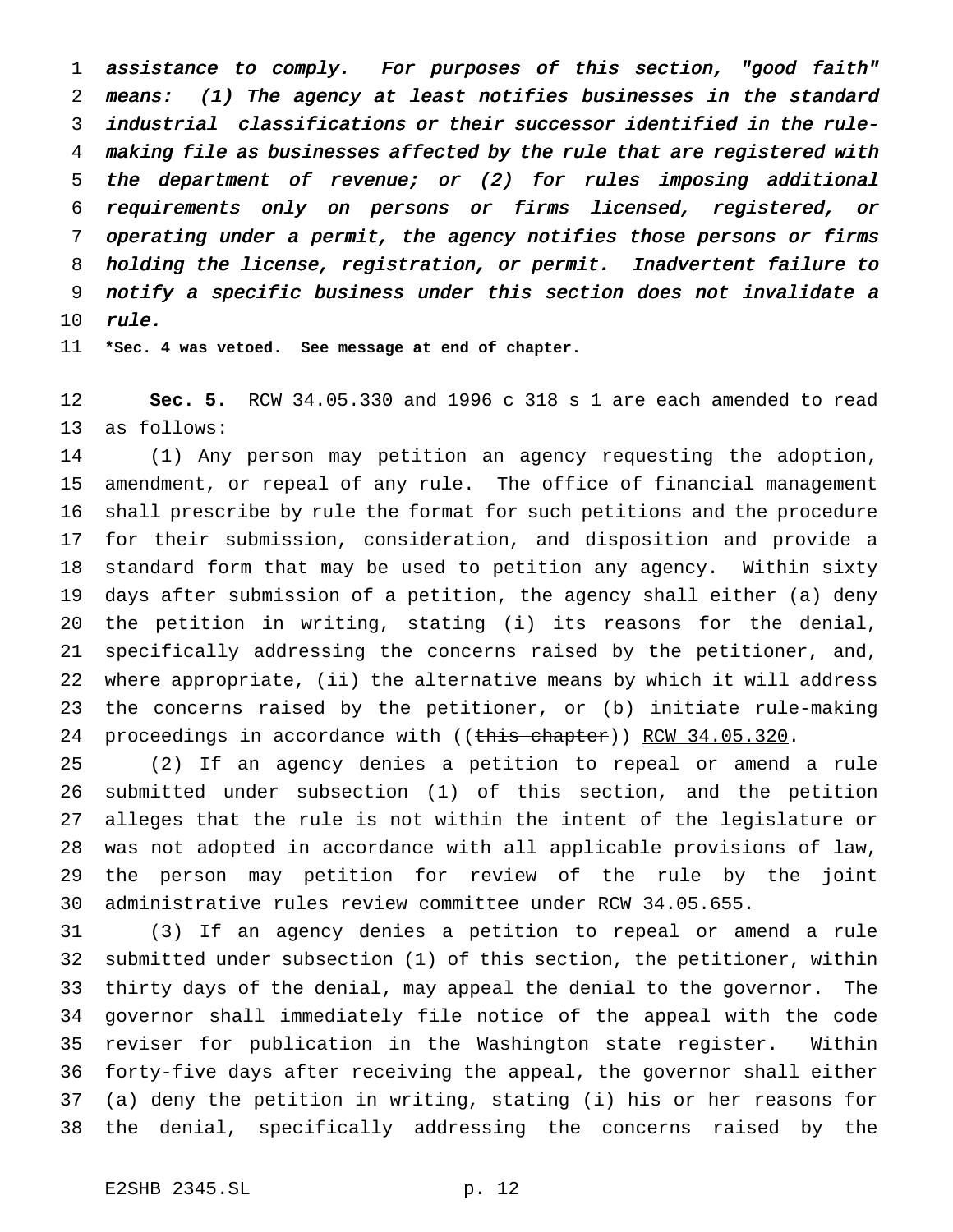petitioner, and, (ii) where appropriate, the alternative means by which he or she will address the concerns raised by the petitioner; (b) for agencies listed in RCW 43.17.010, direct the agency to initiate rule- making proceedings in accordance with this chapter; or (c) for agencies not listed in RCW 43.17.010, recommend that the agency initiate rule- making proceedings in accordance with this chapter. The governor's response to the appeal shall be published in the Washington state register and copies shall be submitted to the chief clerk of the house of representatives and the secretary of the senate.

 (4) In petitioning for repeal or amendment of a rule under this section, a person is encouraged to address, among other concerns:

(a) Whether the rule is authorized;

(b) Whether the rule is needed;

 (c) Whether the rule conflicts with or duplicates other federal, state, or local laws;

 (d) Whether alternatives to the rule exist that will serve the same purpose at less cost;

 (e) Whether the rule applies differently to public and private entities;

20 (f) Whether the rule serves the purposes for which it was adopted; (g) Whether the costs imposed by the rule are unreasonable;

(h) Whether the rule is clearly and simply stated;

 (i) Whether the rule is different than a federal law applicable to the same activity or subject matter without adequate justification; and (j) Whether the rule was adopted according to all applicable provisions of law.

27 (5) The ((business assistance center)) department of community, 28 trade, and economic development and the office of financial management shall coordinate efforts among agencies to inform the public about the existence of this rules review process.

 (6) The office of financial management shall initiate the rule making required by subsection (1) of this section by September 1, 1995.

 **Sec. 6.** RCW 34.05.354 and 1997 c 409 s 208 are each amended to read as follows:

35 (1) ((N<del>ot later than April 1st or October 1st of each year, each</del> agency shall submit to the code reviser, according to procedures and 37 time lines established by the code reviser, rules that it determines 38 should be repealed by the expedited repeal procedures provided for in

p. 13 E2SHB 2345.SL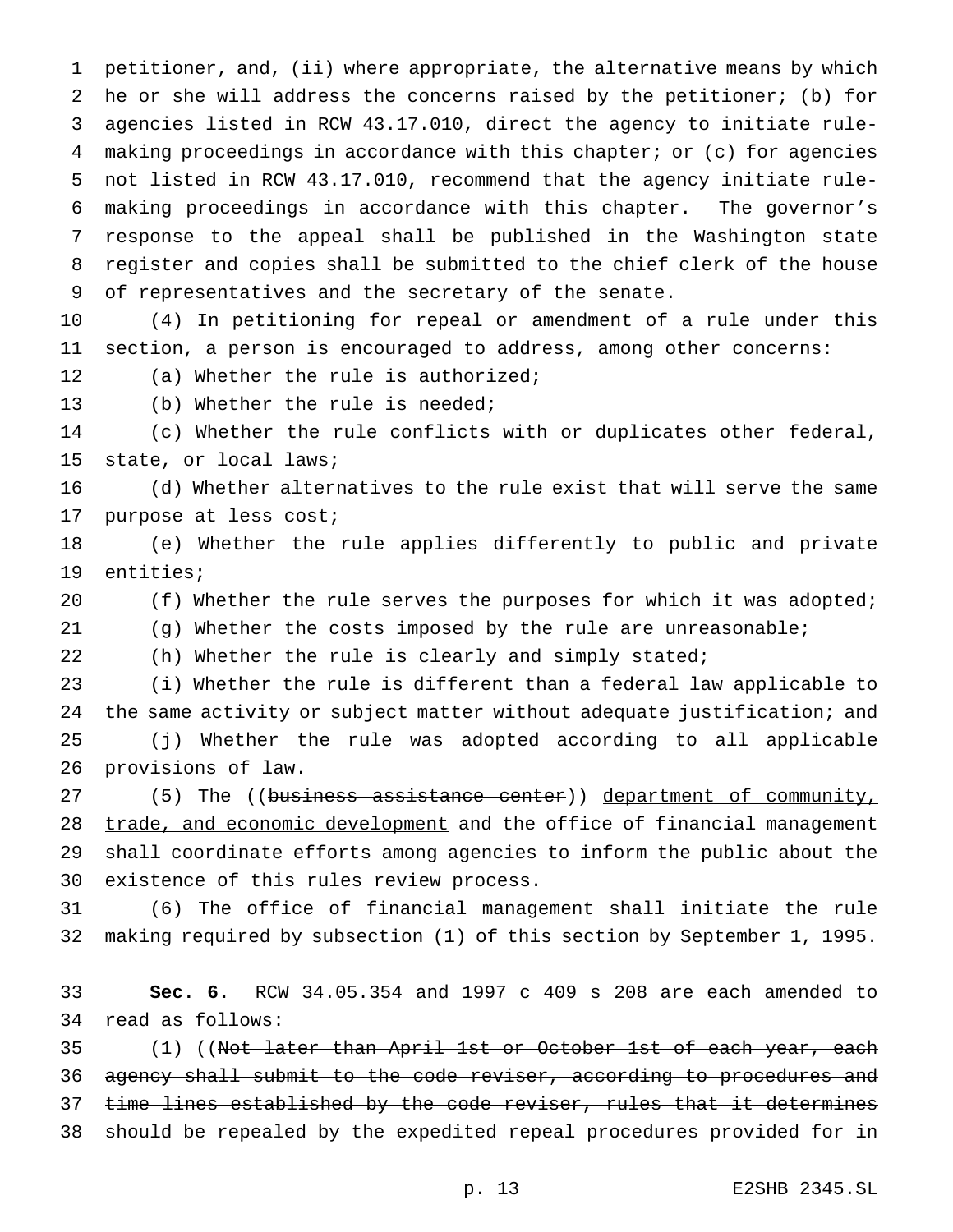this section. An agency shall file a copy of a preproposal notice of inquiry, as provided in RCW 34.05.310(1), that identifies the rule as 3 one that is proposed for expedited repeal.

 $(2+))$  An agency may ((propose)) file notice for the expedited repeal of rules under the procedures set forth in this section for 6 rules meeting any one (( $or$  more)) of the following criteria:

 (a) The statute on which the rule is based has been repealed and has not been replaced by another statute providing statutory authority for the rule;

 (b) The statute on which the rule is based has been declared unconstitutional by a court with jurisdiction, there is a final judgment, and no statute has been enacted to replace the unconstitutional statute;

 (c) The rule is no longer necessary because of changed circumstances; or

 (d) Other rules of the agency or of another agency govern the same activity as the rule, making the rule redundant.

 $((+3))$   $(2)$  An agency shall file a copy of a preproposal notice of inquiry, as provided in RCW 34.05.310(1), that identifies the rule as 20 one that is proposed for expedited repeal. The agency shall also send a copy of the preproposal notice of inquiry to any person who has requested notification of copies of proposals for the expedited repeal of rules or of agency rule making. The preproposal notice of inquiry shall include a statement that any person who objects to the repeal of the rule must file a written objection to the repeal within thirty days after the preproposal notice of inquiry is published. The notice of inquiry shall also include an explanation of the reasons the agency believes the expedited repeal of the rule is appropriate.

 $((+4))$   $(3)$  The code reviser shall publish all rules proposed for 30 expedited repeal in a separate section of ((a regular edition of)) the 31 Washington state register ((or in a special edition of the Washington state register. The publication shall be not later than May 31st or November 30th of each year, or in the first register published after that date)).

 $((+5))$   $(4)$  Any person may file a written objection to the expedited repeal of a rule. The notice shall be filed with the agency rules coordinator within thirty days after the notice of inquiry has been published in the Washington state register. The written objection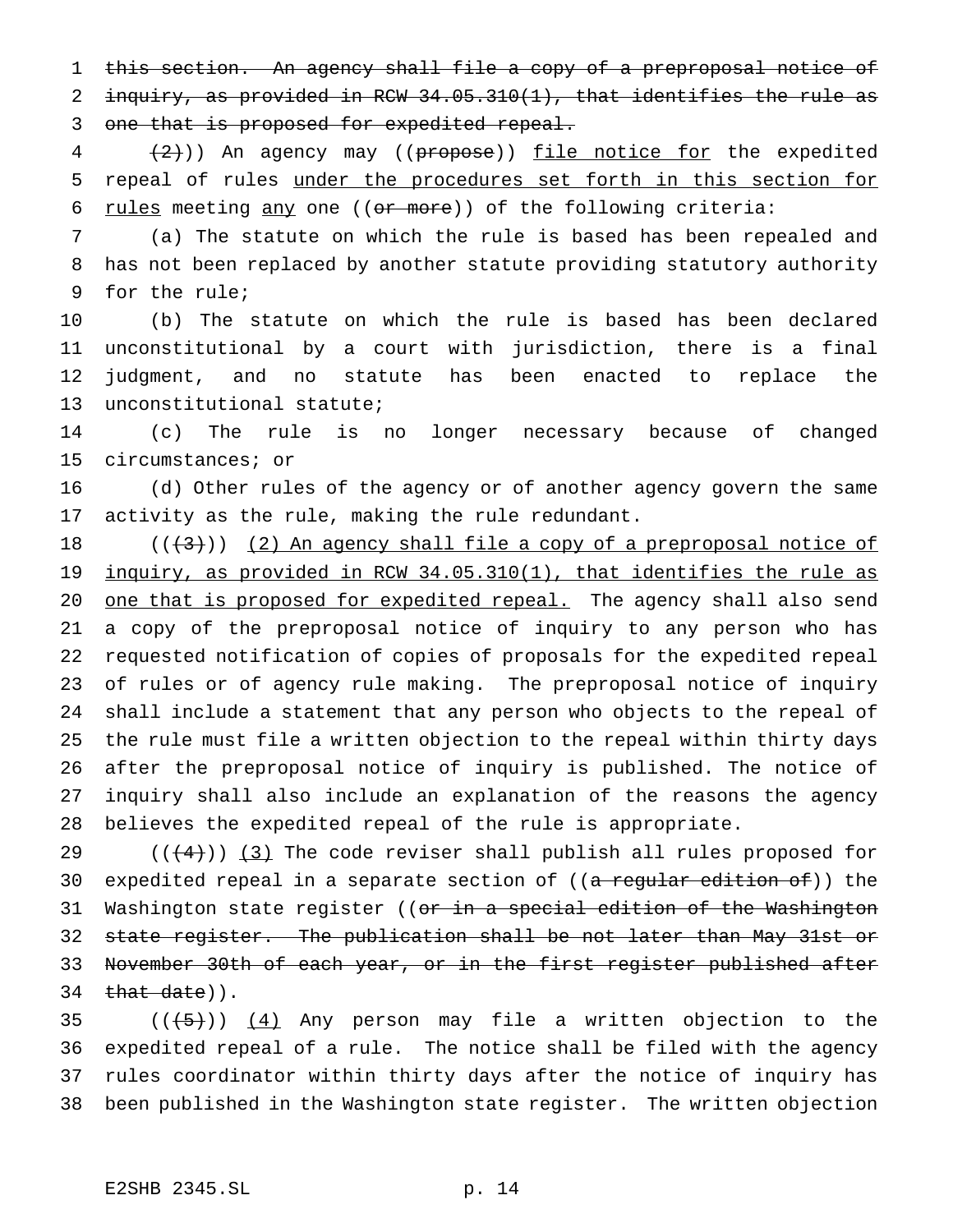need not state any reason for objecting to the expedited repeal of the rule.

 $(1 + 6)$ ) (5) If no written objections to the expedited repeal of a rule are filed with the agency within thirty days after the preproposal notice of inquiry is published, the agency may enter an order repealing the rule without further notice or an opportunity for a public hearing. The order shall be published in the manner required by this chapter for any other order of the agency adopting, amending, or repealing a rule. If a written objection to the expedited repeal of the rule is filed with the agency within thirty days after the notice of inquiry has been published, the preproposal notice of inquiry published pursuant to this section shall be considered a preproposal notice of inquiry for the purposes of RCW 34.05.310(1) and the agency may initiate rule adoption proceedings in accordance with the provisions of this chapter.

 **Sec. 7.** RCW 34.05.370 and 1996 c 102 s 2 are each amended to read as follows:

 (1) Each agency shall maintain an official rule-making file for each rule that it (a) proposes by publication in the state register, or (b) adopts. The file and materials incorporated by reference shall be available for public inspection.

 (2) The agency rule-making file shall contain all of the following: 22 (a) ((Copies of all publications)) A list of citations to all 23 notices in the state register with respect to the rule or the 24 proceeding upon which the rule is based;

 (b) Copies of any portions of the agency's public rule-making docket containing entries relating to the rule or the proceeding on which the rule is based;

 (c) All written petitions, requests, submissions, and comments received by the agency and all other written material regarded by the agency as important to adoption of the rule or the proceeding on which the rule is based;

 (d) Any official transcript of oral presentations made in the proceeding on which the rule is based or, if not transcribed, any tape recording or stenographic record of them, and any memorandum prepared by a presiding official summarizing the contents of those presentations;

 (e) All petitions for exceptions to, amendment of, or repeal or suspension of, the rule;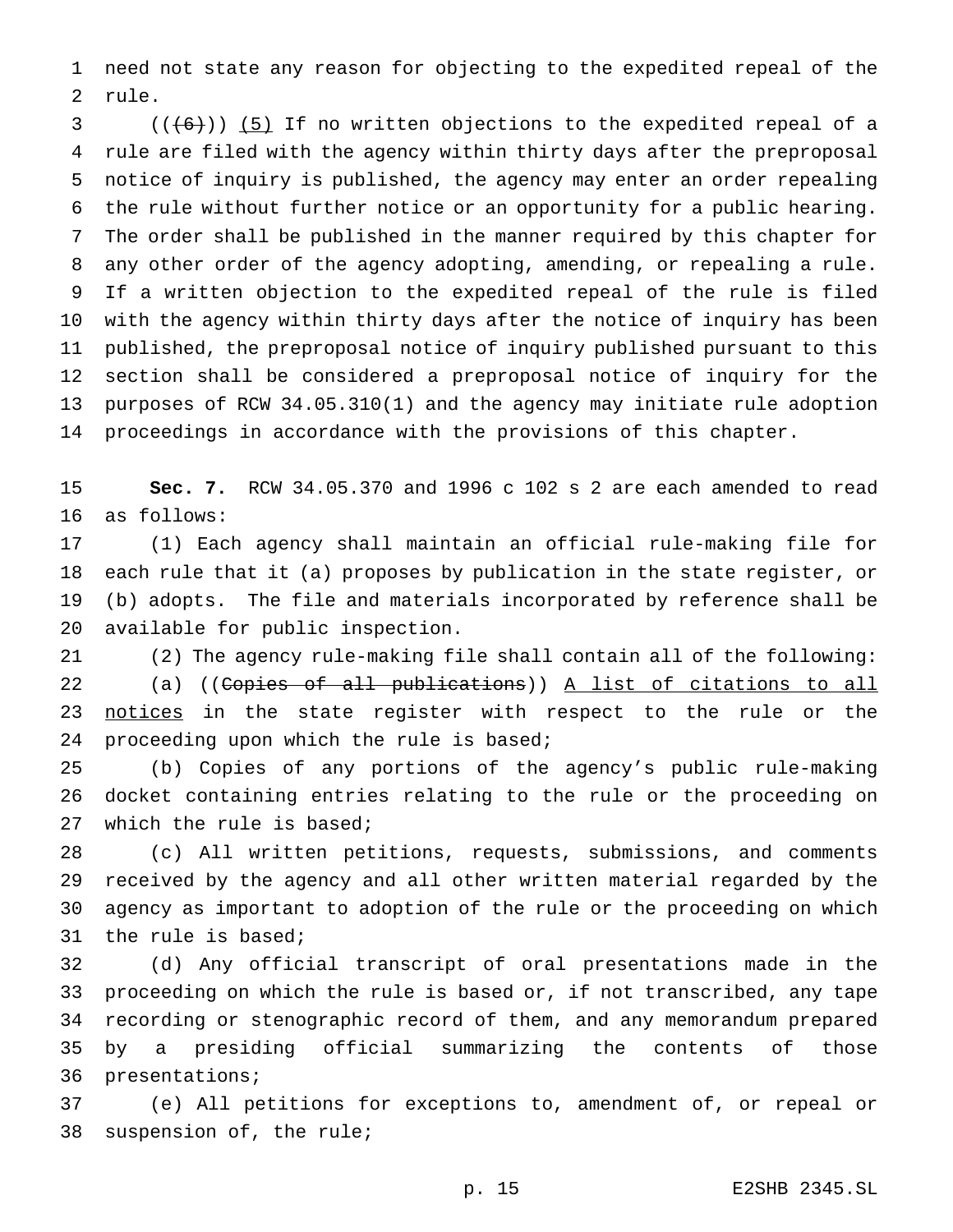(f) Citations to data, factual information, studies, or reports on which the agency relies in the adoption of the rule, indicating where such data, factual information, studies, or reports are available for review by the public, but this subsection (2)(f) does not require the agency to include in the rule-making file any data, factual information, studies, or reports gathered pursuant to chapter 19.85 RCW or RCW 34.05.328 that can be identified to a particular business;

8 (g) The concise explanatory statement required by RCW 34.05.325(6); and

(h) Any other material placed in the file by the agency.

 (3) Internal agency documents are exempt from inclusion in the rule-making file under subsection (2) of this section to the extent they constitute preliminary drafts, notes, recommendations, and intra- agency memoranda in which opinions are expressed or policies formulated or recommended, except that a specific document is not exempt from inclusion when it is publicly cited by an agency in connection with its decision.

 (4) Upon judicial review, the file required by this section constitutes the official agency rule-making file with respect to that rule. Unless otherwise required by another provision of law, the official agency rule-making file need not be the exclusive basis for agency action on that rule.

23 \*NEW SECTION. Sec. 8. A new section is added to chapter 34.05 RCW to read as follows:

 (1) The legislature finds that under the governor's Executive Order 97-02, agencies have begun systematic reviews of existing rules and have eliminated some unnecessary rules and improved clarity for other rules.

 (2) Effective July 1, 2001, each state agency shall review its rules that have significant effects on businesses, labor, consumers, and the environment. Agencies shall establish <sup>a</sup> rules review schedule that allows each rule filing under the criteria of this section to be reviewed every seven years. Agencies shall determine if their rules should be (a) retained in their current form, or (b) amended or repealed, if they do not meet the review criteria specified in this section. Agencies shall concentrate their regulatory review on rules or portions of <sup>a</sup> rule that have been the subject of petitions filed under RCW 34.05.330 or have been the source of complaints, concerns, or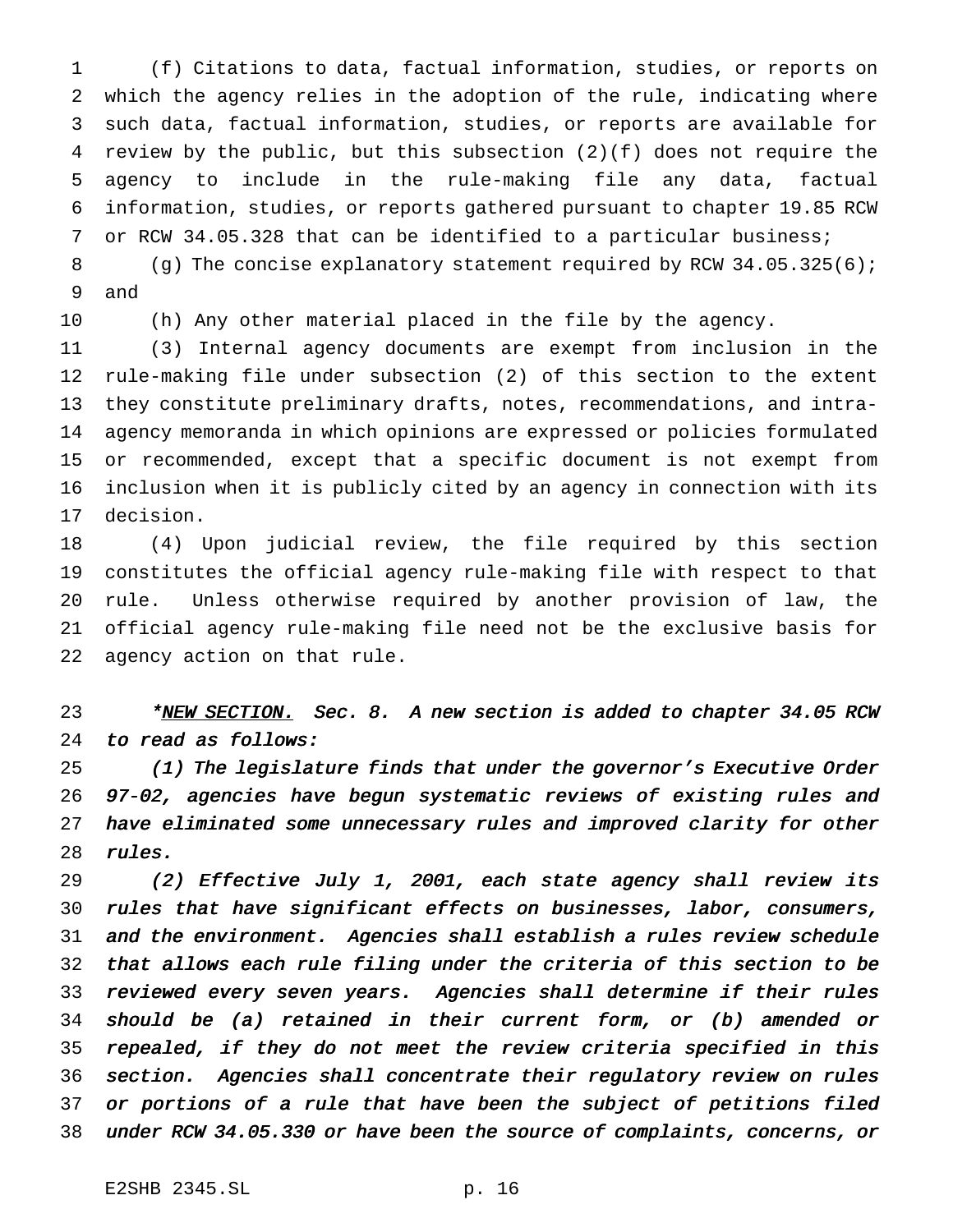other difficulties that relate to matters other than the specific mandates of the statute on which the rule is based. Agencies that have already established regulatory review processes shall make them consistent with the requirements of this section. Each agency head shall designate <sup>a</sup> person responsible for regulatory review who shall serve as the agency's contact for regulatory review.

 (3) The following criteria will be used for the review of each rule identified for review:

 (a) Need. Is the rule necessary to comply with the statutes that authorize it? Is the rule obsolete, duplicative, or ambiguous to <sup>a</sup> degree that warrants repeal or revision? Have laws or other circumstances changed so that the rule should be amended or repealed? 13 Is the rule necessary to protect or safeguard the health, welfare, or safety of Washington's citizens?

 (b) Effectiveness and efficiency. Is the rule providing the results that it was originally designed to achieve in <sup>a</sup> reasonable manner? Are there regulatory alternatives or new technologies that could more effectively or efficiently achieve the same objectives?

 (c) Clarity. Is the rule written and organized in <sup>a</sup> clear and concise manner so that it can be readily understood by those to whom it applies?

 (d) Intent and statutory authority. Is the rule consistent with legislative intent of the statutes that authorize it? Is the rule based upon sufficient statutory authority? Is there <sup>a</sup> need to develop <sup>a</sup> more specific legislative authorization in order to protect the health, safety, and welfare of Washington's citizens?

 (e) Coordination. Could additional consultation and coordination with other governmental jurisdictions and state agencies with similar regulatory authority eliminate or reduce duplication and inconsistency? Agencies should consult with and coordinate with other jurisdictions that have similar regulatory requirements when it is likely that coordination can reduce duplication and inconsistency.

 (f) Cost. Have qualitative and quantitative benefits of the rule been considered in relation to its cost?

 (g) Fairness. Does the rule result in equitable treatment of those required to comply with it? Should it be modified to eliminate or minimize any disproportionate impacts on the regulated community? Should it be strengthened to provide additional protection?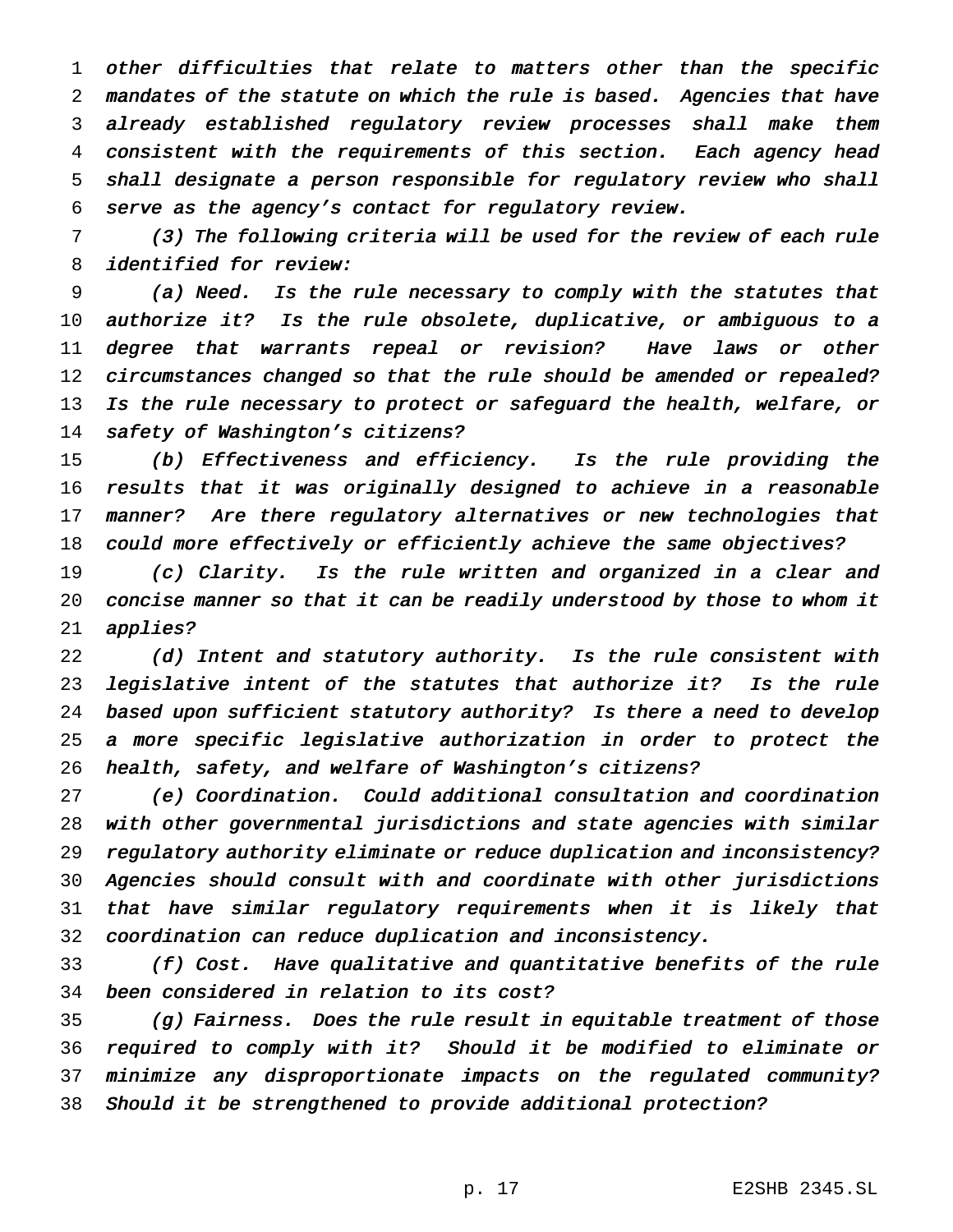(4)(a) By July 1, 2002, and July 1st of each year thereafter, each agency shall report to the rules review committee on the rules reviewed during the previous fiscal year and other measures taken to improve its regulatory program. The reports must include, but not be limited to: (i) The number of rule sections amended or repealed and the number of pages eliminated in the Washington Administrative Code; (ii) <sup>a</sup> summary of rules amended or repealed based on the review criteria in this section; (iii) <sup>a</sup> summary of agency actions in response to petitions under RCW 34.05.330; (iv) <sup>a</sup> summary of the results of the agency's 10 review of policy and interpretive statements and similar documents; (v) <sup>a</sup> summary of the agency's review of reporting requirements imposed on 12 businesses; and (vi) recommendations for statutory or administrative 13 changes resulting from the regulatory reviews. More frequent reports may be requested, as necessary. Agencies shall make the reports available to persons who have requested notification of agency rule making and shall submit <sup>a</sup> summary of the report for publication in the 17 Washington State Register.

18 (b) As part of its regulatory review, each agency shall review its existing policy and interpretive statements or similar documents to determine whether or not they must, by law, be adopted as rules. The review must include consultation with the attorney general. Agencies shall concentrate their review on those statements and documents that have been the source of complaints, concerns, or other difficulties.

 (c) Each agency shall also review its reporting requirements that are applied generally to all businesses or classes of businesses to ensure that they are necessary and consistent with the principles and objectives of this section. The goals of the review must be to achieve reporting requirements that, to the extent possible, are coordinated with other state agencies with similar requirements, are economical and easy to understand, and rely on electronic transfer of information.

 (5)(a) An agency is deemed to have met the requirements of this section ninety days after publication in the Washington State Register unless the rules review committee receives <sup>a</sup> written objection of the agency's compliance with the requirements of this section.

 (b) If <sup>a</sup> written objection is received within the ninety-day period, the rules review committee will make <sup>a</sup> determination as to whether the agency did indeed comply with this section.

 (c) If the committee finds the agency has failed to meet the requirements of this section, the agency will have one hundred twenty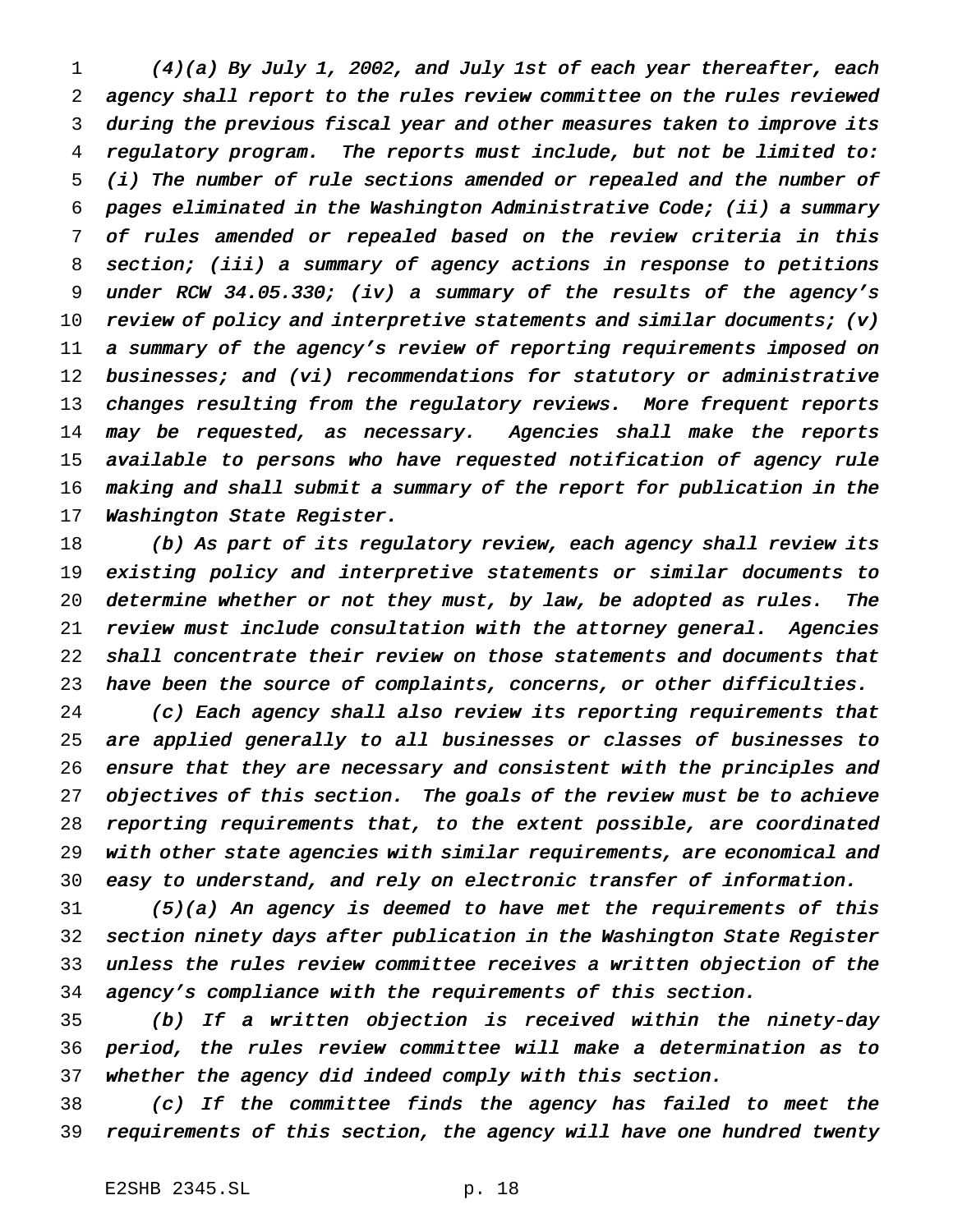days to meet the requirements and receive approval by <sup>a</sup> majority vote of the committee. If the agency fails to comply with the requirements of this section after the one hundred twenty days, the committee may, by <sup>a</sup> majority vote of its members, recommend suspension of <sup>a</sup> rule or rules included in the report. Within seven days of that vote the committee shall transmit to the appropriate standing committees of the legislature, the governor, the code reviser, and the agency written notice of its objection and any recommended suspension based on failure to meet the rules review requirements. Within thirty days of receipt of the notice, the governor shall transmit to the committee, the code reviser, and the agency written approval or disapproval of the 12 recommended suspension. If the suspension is approved by the governor, 13 it is effective from the date of that approval and continues until ninety days after the expiration of the next regular legislative session.

16 (d) If the governor disapproves the recommendation of the rules review committee to suspend <sup>a</sup> rule or rules in the report, the agency shall treat the transmittal of that decision, along with the findings 19 of the rules review committee, as a petition by the committee to repeal the rule or rules under RCW 34.05.330.

 (e) The code reviser shall publish these transmittals according to RCW 34.05.640(5).

**\*Sec. 8 was vetoed. See message at end of chapter.**

 **Sec. 9.** RCW 34.05.610 and 1996 c 318 s 2 are each amended to read as follows:

 (1) There is hereby created a joint administrative rules review committee which shall be a bipartisan committee consisting of four senators and four representatives from the state legislature. The senate members of the committee shall be appointed by the president of the senate, and the house members of the committee shall be appointed by the speaker of the house. Not more than two members from each house may be from the same political party. The appointing authorities shall also appoint one alternate member from each caucus of each house. All appointments to the committee are subject to approval by the caucuses to which the appointed members belong.

 (2) Members and alternates shall be appointed as soon as possible after the legislature convenes in regular session in an odd-numbered year, and their terms shall extend until their successors are appointed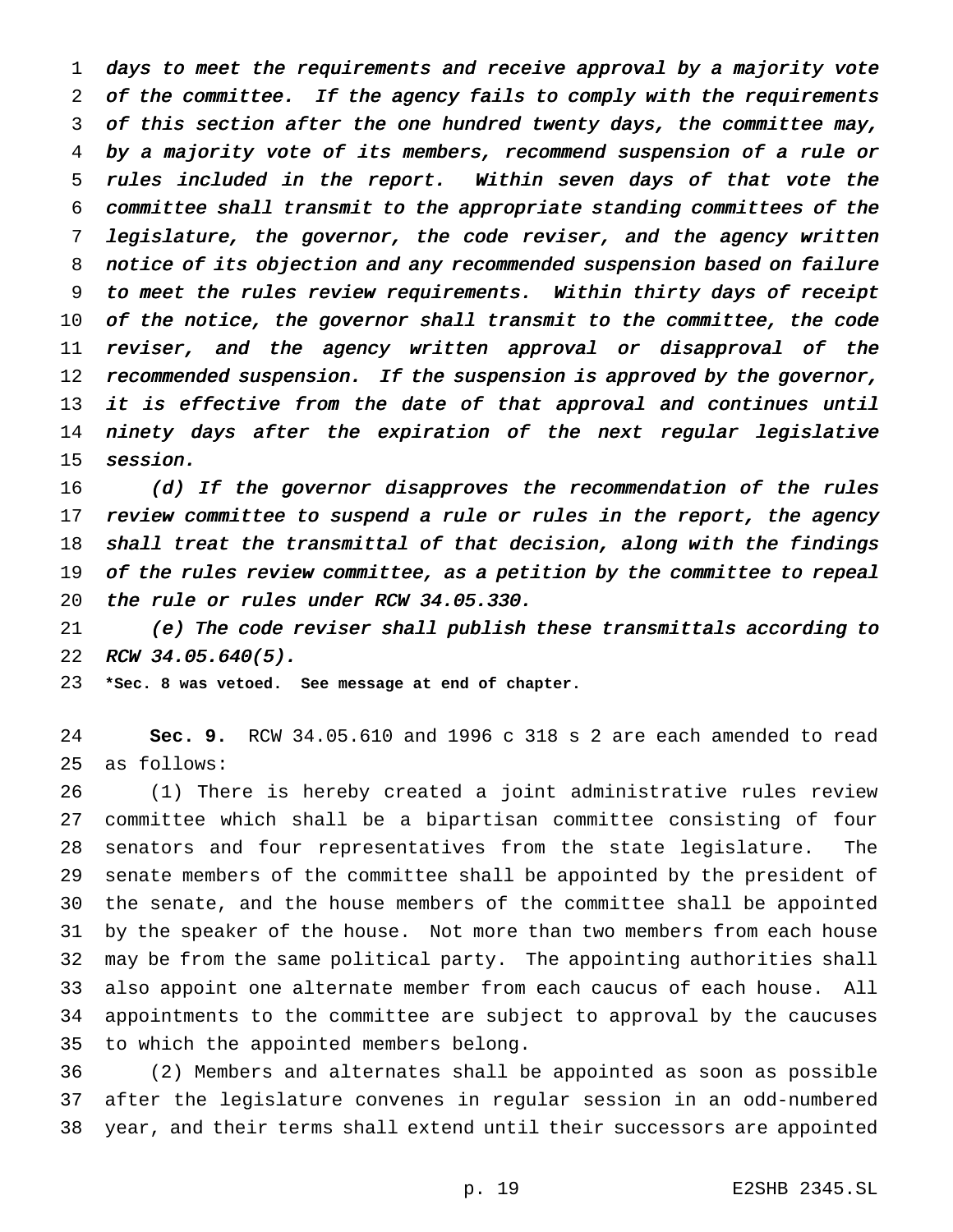and qualified at the next regular session of the legislature in an odd- numbered year or until such persons no longer serve in the legislature, whichever occurs first. Members and alternates may be reappointed to the committee.

 (3) On or about January 1, 1999, the president of the senate shall 6 appoint the chairperson  $((\text{in}-even-numbered - years))$  and the vice 7 chairperson ((in odd-numbered years)) from among the committee membership. The speaker of the house shall appoint the chairperson 9 ((in odd-numbered years)) and the vice chairperson in alternating even-10 numbered years beginning in the year 2000 from among the committee 11 membership. The secretary of the senate shall appoint the chairperson 12 and the vice chairperson in the alternating even-numbered years 13 beginning in the year 2002 from among the committee membership. Such 14 appointments shall be made in January of each even-numbered year as soon as possible after a legislative session convenes.

 (4) The chairperson of the committee shall cause all meeting notices and committee documents to be sent to the members and alternates. A vacancy shall be filled by appointment of a legislator from the same political party as the original appointment. The appropriate appointing authority shall make the appointment within thirty days of the vacancy occurring.

 \*Sec. 10. RCW 34.12.040 and <sup>1981</sup> <sup>c</sup> <sup>67</sup> <sup>s</sup> <sup>4</sup> are each amended to read as follows:

24 (1) Except as provided in subsection (2) of this section, whenever <sup>a</sup> state agency conducts <sup>a</sup> hearing which is not presided over by officials of the agency who are to render the final decision, the hearing shall be conducted by an administrative law judge assigned under this chapter. In assigning administrative law judges, the chief 29 administrative law judge shall wherever practical  $((+1))$  (a) use personnel having expertise in the field or subject matter of the 31 hearing, and  $((+2))$  (b) assign administrative law judges primarily to the hearings of particular agencies on <sup>a</sup> long-term basis.

33 (2) An employee of the office of the insurance commissioner may 34 conduct a hearing as provided in RCW  $48.04.010(5)$ .

**\*Sec. 10 was vetoed. See message at end of chapter.**

36 \*NEW SECTION. Sec. 11. A new section is added to chapter 43.132 RCW to read as follows: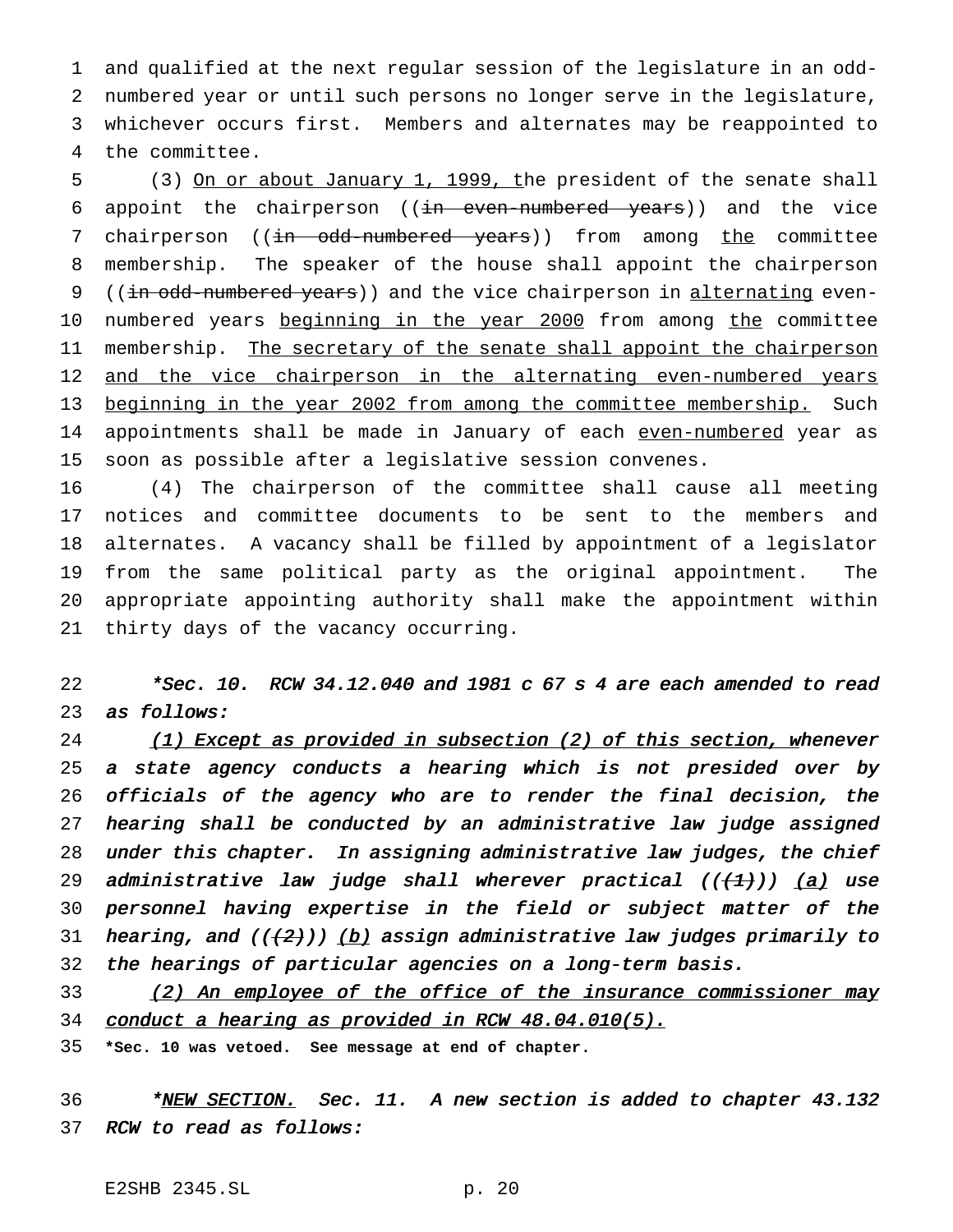(1) To determine the fiscal impact of proposed rules on units of local government, an agency shall prepare <sup>a</sup> local government economic impact statement if the proposed rule will impose costs on units of local government.

 (2) The economic impact statement shall describe the reporting, recordkeeping, and other compliance requirements of the proposed rule and analyze the costs of compliance for local governments. An agency shall file the statement with the code reviser along with the notice required under RCW 34.05.320.

 (3) The department of community, trade, and economic development shall develop <sup>a</sup> guide to assist agencies in preparing the economic impact statement. The guide shall be developed through <sup>a</sup> collaborative 13 process with agencies and local governments and other interested persons.

 (4) An agency shall maintain <sup>a</sup> list of proposed rules for which it prepares an economic impact statement and <sup>a</sup> summary of the costs. By 17 December 1st of each year, an agency shall submit the list and summary to the joint administrative rules review committee.

19 (5) This section does not apply to:

 (a) <sup>A</sup> rule proposed for expedited repeal or expedited adoption, unless the agency receives written objection;

(b) Rules described in RCW 34.05.310(4); and

 (c) Rules adopted solely for the purpose of conformity or compliance, or both, with federal statutes or regulations.

**\*Sec. 11 was vetoed. See message at end of chapter.**

 \*Sec. 12. RCW 48.04.010 and <sup>1990</sup> 1st ex.s. <sup>c</sup> <sup>3</sup> <sup>s</sup> <sup>1</sup> are each 27 amended to read as follows:

 (1) The commissioner may hold <sup>a</sup> hearing for any purpose within the scope of this code as he or she may deem necessary. The commissioner shall hold <sup>a</sup> hearing:

(a) If required by any provision of this code; or

 (b) Upon written demand for <sup>a</sup> hearing made by any person aggrieved by any act, threatened act, or failure of the commissioner to act, if such failure is deemed an act under any provision of this code, or by any report, promulgation, or order of the commissioner other than an order on <sup>a</sup> hearing of which such person was given actual notice or at which such person appeared as <sup>a</sup> party, or order pursuant to the order on such hearing.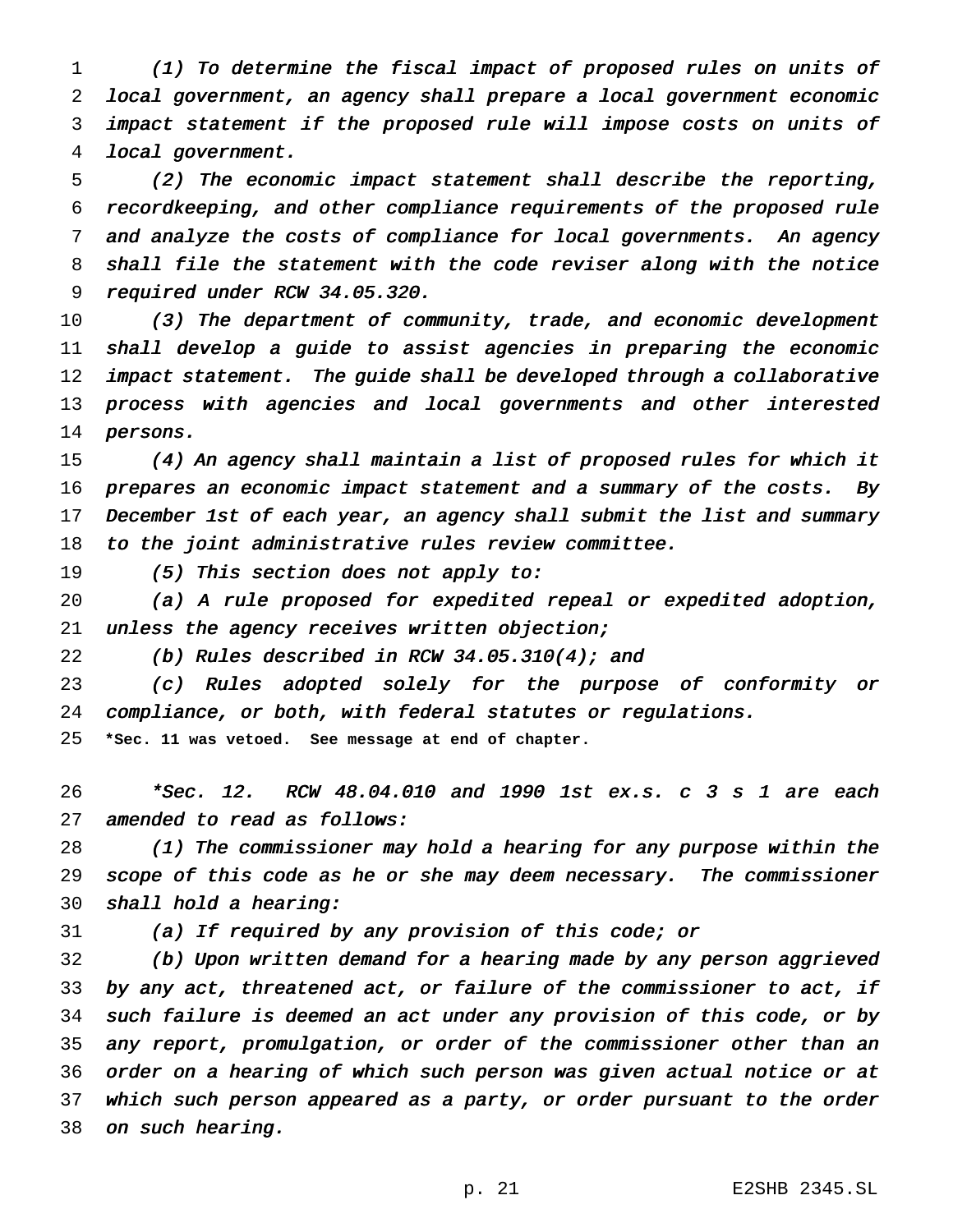(2) Any such demand for <sup>a</sup> hearing shall specify in what respects such person is so aggrieved and the grounds to be relied upon as basis for the relief to be demanded at the hearing.

 (3) Unless <sup>a</sup> person aggrieved by <sup>a</sup> written order of the commissioner demands <sup>a</sup> hearing thereon within ninety days after receiving notice of such order, or in the case of <sup>a</sup> licensee under Title <sup>48</sup> RCW within ninety days after the commissioner has mailed the order to the licensee at the most recent address shown in the commissioner's licensing records for the licensee, the right to such hearing shall conclusively be deemed to have been waived.

11 (4) If a hearing is demanded by a licensee whose license has been 12 temporarily suspended pursuant to RCW 48.17.540, the commissioner shall 13 hold such hearing demanded within thirty days after receipt of the 14 demand or within thirty days of the effective date of a temporary license suspension issued after such demand, unless postponed by mutual consent.

17 (5) A hearing held under this section must be conducted by an 18 administrative law judge unless the person demanding the hearing agrees 19 in writing to have an employee of the commissioner conduct the hearing. **\*Sec. 12 was vetoed. See message at end of chapter.**

21 \*NEW SECTION. Sec. 13. If specific funding for the purposes of 22 this act, referencing this act by bill or chapter number, is not provided by June 30, 1998, in the omnibus appropriations act, this act is null and void.

**\*Sec. 13 was vetoed. See message at end of chapter.**

 NEW SECTION. **Sec. 14.** If any provision of this act or its application to any person or circumstance is held invalid, the remainder of the act or the application of the provision to other persons or circumstances is not affected.

> Passed the House March 10, 1998. Passed the Senate March 6, 1998. Approved by the Governor April 2, 1998, with the exception of certain items that were vetoed. Filed in Office of Secretary of State April 2, 1998.

Note: Governor's explanation of partial veto is as follows:

 "I am returning herewith, without my approval as to sections 1, 3, 4, 8, 10, 11, 12, and 13, Engrossed Second Substitute House Bill No. 2345 entitled:

"AN ACT Relating to administrative law;"

E2SHB 2345.SL p. 22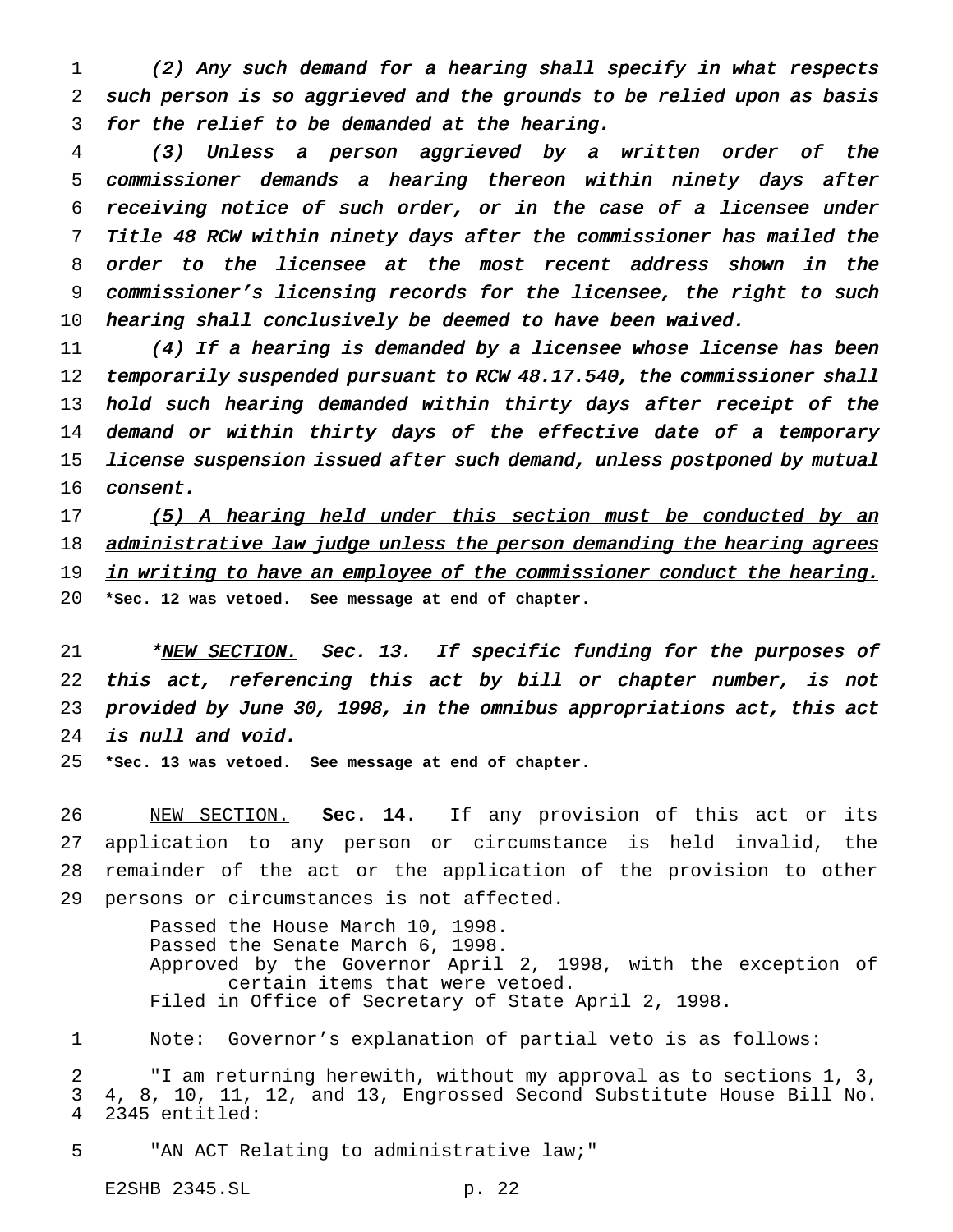Engrossed Second Substitute House Bill No. 2345 makes numerous changes throughout the Administrative Procedures Act (APA) that proponents claim will improve the rule making process and provide better notification of regulatory actions.

5 I am deeply committed to meaningful regulatory improvement in state<br>6 qovernment and have demonstrated that commitment by undertaking a major government and have demonstrated that commitment by undertaking a major reform effort under Executive Order 97-02. That program has already resulted in the elimination of nearly 2,000 rules and the rewriting of hundreds of regulations in plain English. Agencies are also eliminating regulatory inefficiencies, improving customer service, reducing conflicting regulations, using negotiated rule making, and expanding effective outreach and voluntary compliance among the regulated community. Those are examples of meaningful regulatory reform, and I welcome proposals that will further those goals.

 Unfortunately, most of the provisions in E2SHB 2345 do not further 16 those goals. Sections 1, 3, and 4 would mandate additional<br>17 notification, meetings, and other requirements for agencies, and would notification, meetings, and other requirements for agencies, and would add costs and complexity to the regulatory process. They would also 19 result in additional bureaucratic red tape, and duplicate information<br>20 and services that are already being provided under current law and 20 and services that are already being provided under current law and<br>21 practices. In some cases, the language in those sections is ambiguous practices. In some cases, the language in those sections is ambiguous regarding who should be notified about what actions. Those sections would only create more opportunities for litigation regarding the meaning of the requirements and the extent to which agencies may or may 25 not have complied. Proponents of this bill did not provide hard<br>26 evidence of system-wide problems that would justify these changes. evidence of system-wide problems that would justify these changes. Anecdotes and disagreements with individual agencies about a rule should not be used as a rationale to make costly changes in the APA that affect all agencies.

30 Section 8 of the bill would require a rule review process that is<br>31 similar to that already established in E.O. 97-02. Under that similar to that already established in E.O. 97-02. Under that 32 executive order, all agencies are conducting rule review in an 33 efficient and orderly manner, and that review is yielding results. 34 Statutory rule review is, therefore, unnecessary and could open up new<br>35 opportunities for litigation on technical grounds relating to the 35 opportunities for litigation on technical grounds relating to the adequacy of the reviews.

37 Sections 10 and 12 of the bill would require the Office of the 38 Insurance Commissioner to use adjudicators from the Office of 39 Administrative Hearings. I vetoed the same sections after the 1997<br>40 legislative session, and I am not aware of any evidence that would 40 legislative session, and I am not aware of any evidence that would<br>41 justify changing the current adjudication process and singling out the 41 justify changing the current adjudication process and singling out the<br>42 Insurance Commissioner for different treatment. Insurance Commissioner for different treatment.

43 Section 11 of the bill would require agencies to prepare local 44 government economic impact statements on rules that impose any costs on<br>45 local governments. While funding was made available for this program, local governments. While funding was made available for this program, 46 the Legislature chose to condition the availability of those funds on<br>47 enactment of sections 1 and 4 of the bill, which I have vetoed. enactment of sections 1 and 4 of the bill, which I have vetoed.

48 Finally, section 13 of the bill is a "null and void" clause that<br>49 would nullify the entire act if funding is not made available. The 49 would nullify the entire act if funding is not made available. The<br>50 supplemental budget act conditions funding for portions of this bill on supplemental budget act conditions funding for portions of this bill on 51 the approval of certain sections. Since I am vetoing those necessary 52 sections, funding will disappear. Section 13 must, therefore, be 53 vetoed in order to preserve sections in this bill that I have approved.